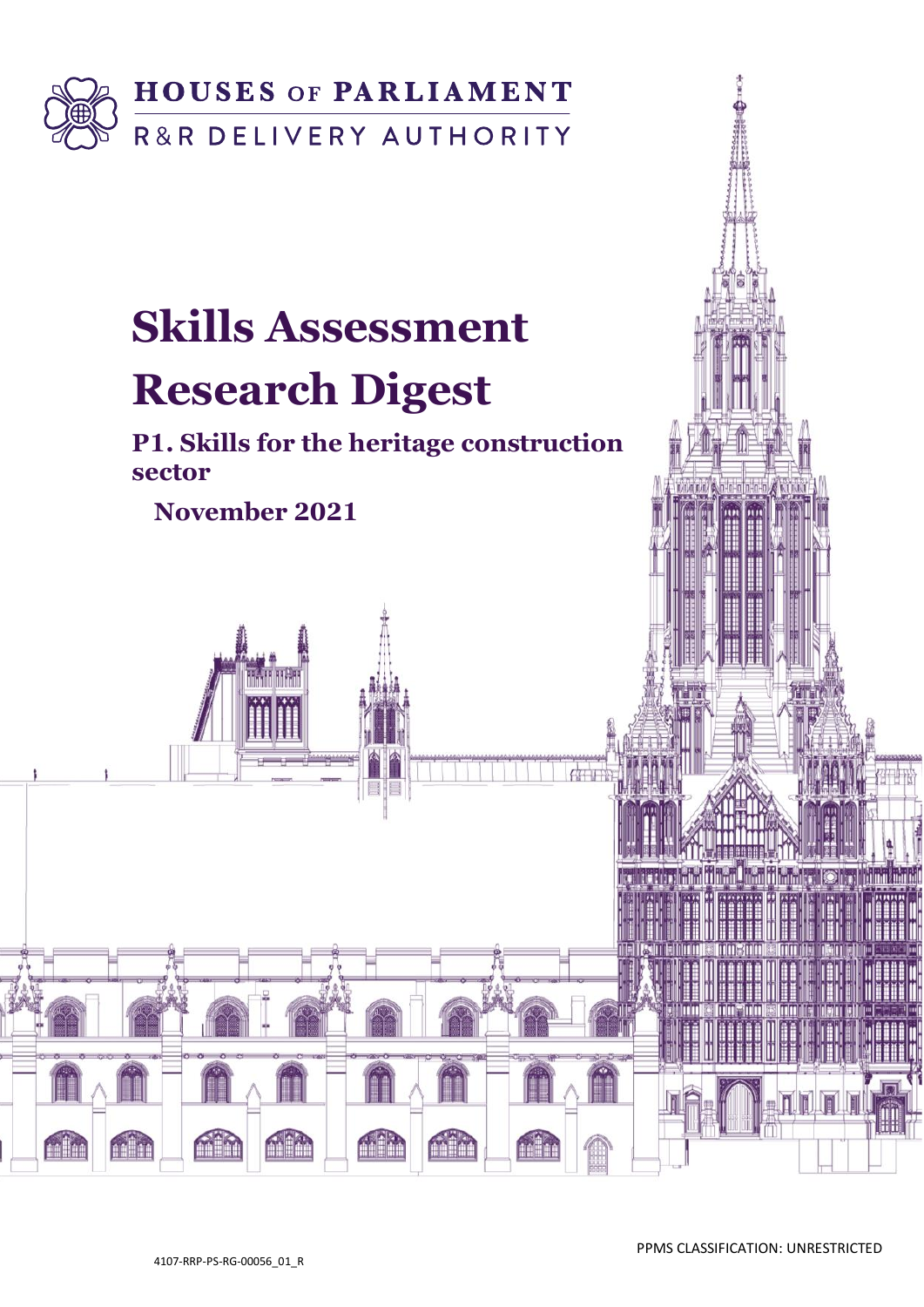

# **Table of Contents**

| $\mathbf{1}$   |            |  |  |
|----------------|------------|--|--|
| $\overline{2}$ |            |  |  |
|                | 2.1<br>2.2 |  |  |
| 3              |            |  |  |
|                | 3.1<br>3.2 |  |  |
| 4              |            |  |  |
|                | 4.1        |  |  |
|                | 4.1.1      |  |  |
|                | 4.1.2      |  |  |
|                | 4.1.3      |  |  |
|                | 4.1.4      |  |  |
|                | 4.1.5      |  |  |
|                | 4.1.6      |  |  |
|                | 4.2        |  |  |
|                | 4.3        |  |  |
|                | 4.4        |  |  |
|                | 4.5        |  |  |
|                | 4.6        |  |  |
| 5              |            |  |  |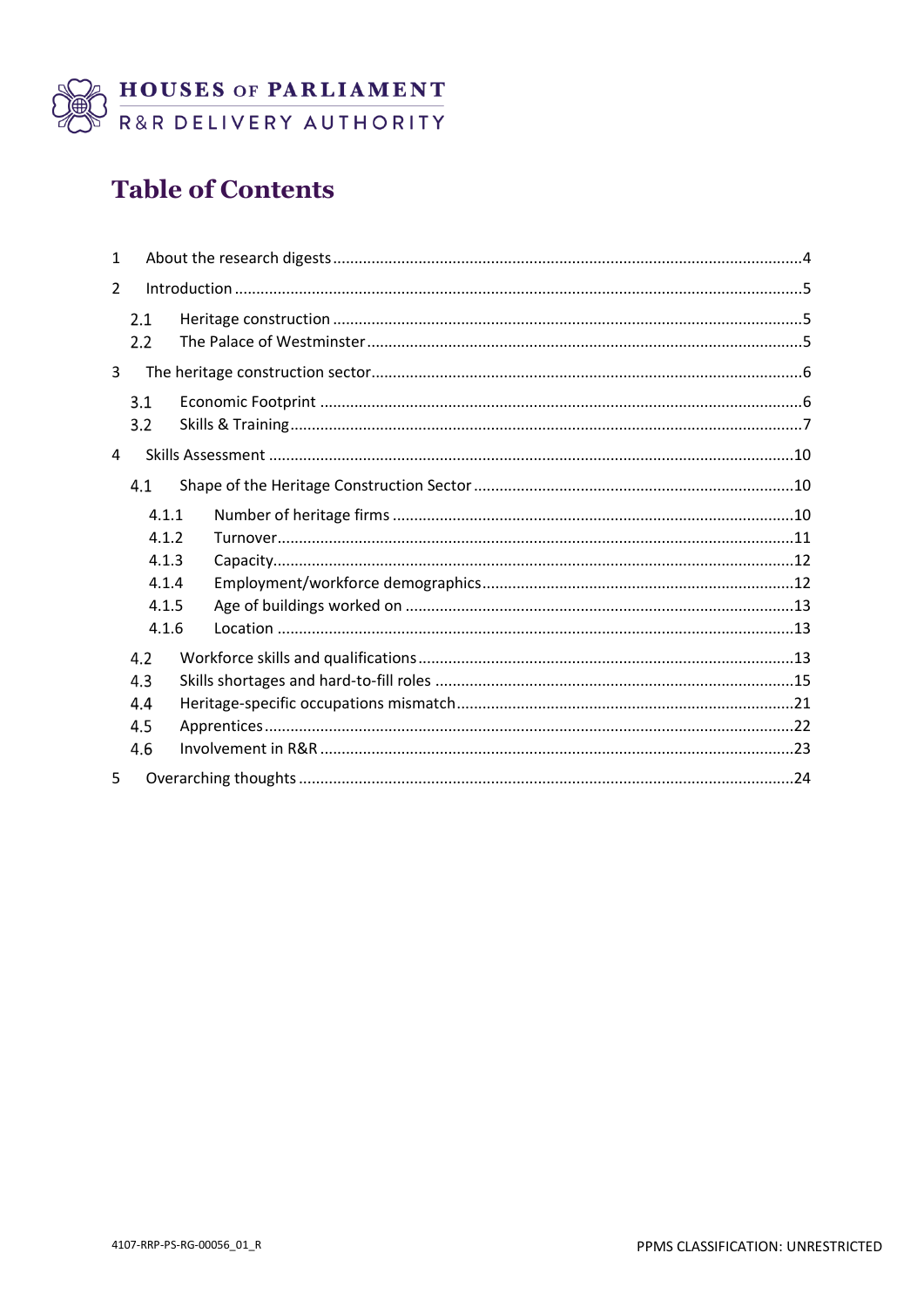

# BUSES OF PARLIAMENT

## *Figures*

| Figure 2 Additional work, by value, that heritage contractors could take on based on current staffing |  |
|-------------------------------------------------------------------------------------------------------|--|
|                                                                                                       |  |
| Figure 3 Mean (average) number of heritage qualifications held by heritage contractors15              |  |

## *Tables*

| Table 1 List of the research digests forming part of this series. The current digest is highlighted in |
|--------------------------------------------------------------------------------------------------------|
|                                                                                                        |
| Table 2 Contractors Survey 2021 - distribution of heritage responses by primary activity NB: There     |
| are an estimated 1,253 "blacksmiths" working in the UK, but not all have heritage                      |
|                                                                                                        |
| Table 3 Proportion of heritage contractors undertaking work in London by region 13                     |
|                                                                                                        |
|                                                                                                        |
| Table 6 Average responses relating to anticipated difficulty to fill 'Management and supervisor' roles |
|                                                                                                        |
| Table 7 Anticipated difficulty in filling 'General construction operative' roles16                     |
|                                                                                                        |
| Table 9 Anticipated difficulty in filling 'Specialist heritage' roles by region/nation18               |
|                                                                                                        |
| Table 12 Number of heritage apprentices said to be hired in the next 12 months, by top specialisms     |
| .22                                                                                                    |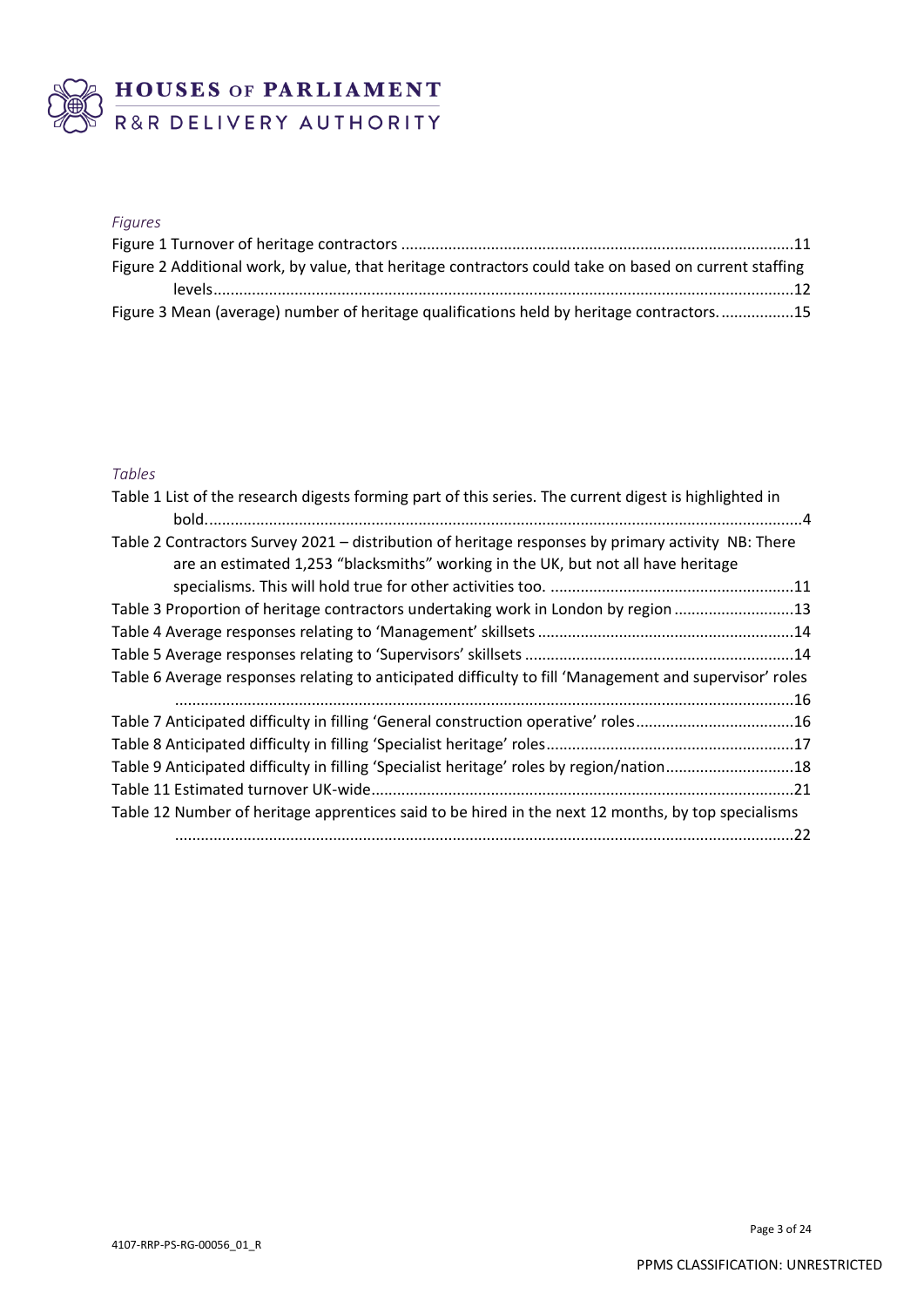

# **1 About the research digests**

The House of Parliament Restoration and Renewal Programme's Skills Assessment Research has been published as a series of Research Digests. These cover a number of distinct areas of the assessment as follow:

- **P1: Skills for the heritage construction sector**; and
- P2: Skills for conservation and conservators
- P3: Training and provision in construction and heritage

The purpose in doing so is to add to the overall volume of knowledge and information available to organisations working in the wider heritage sector to support the approach to addressing the skills challenges ongoing within the sector.

In this or any other of the series of Skills Assessment Research Digests, where reference is made to outcomes from research findings, unless otherwise stated, these will have arisen as a result of the primary research conducted specifically for the 2020/21 Skills Assessment. The primary research comprised a survey of over 6,000 UK-based heritage and construction contractors, supplemented with 40 contractor depth interviews, and a separate survey of over 500 training providers also across the UK. This primary research followed on from early research in the Skills Assessment involving stakeholder interviews conducted in Summer 2020.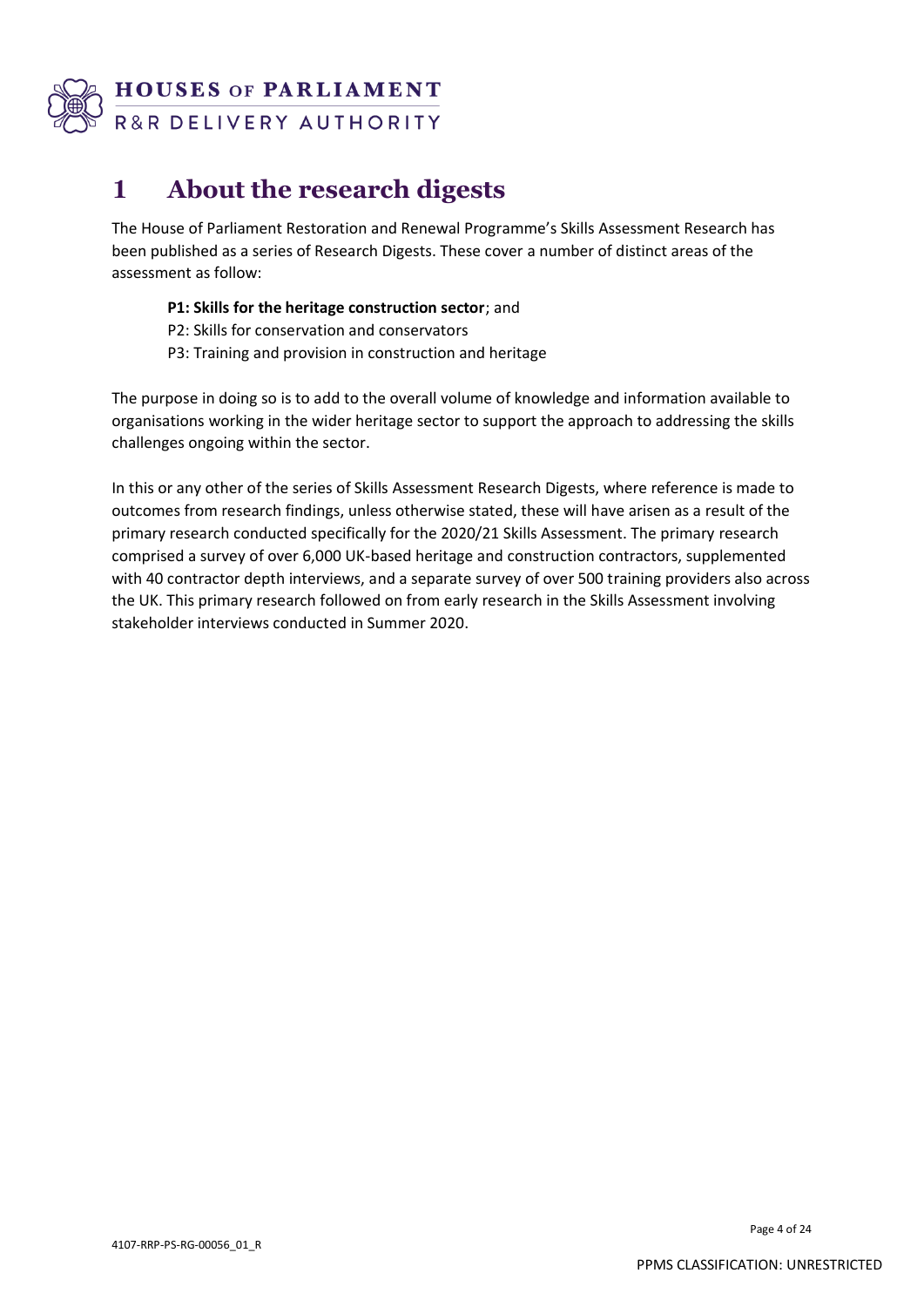

# **2 Introduction**

For the purposes of the Restoration and Renewal (R&R) Programme, the term 'heritage construction' is defined as relating to any construction work on pre-1919 buildings - a date used to distinguish 'traditionally constructed buildings' by the National Heritage Training Group. This differs from 'mainstream construction' which focuses on buildings from 1919 onwards. However, not all heritage companies work exclusively on pre-1919 buildings, while not all mainstream companies work exclusively on post-1919 buildings – see Section 4.1.

This Digest focuses specifically on heritage construction, while collections conservation is the focus of Research Digest P2. 1

#### 2.1 Heritage construction

Work on pre-1919 buildings is undertaken by a mix of mainstream construction and specialised heritage construction companies with what appears to be the bulk of the work undertaken by the former. The stock of pre-1919 buildings in the UK includes many domestic houses and small work buildings constructed from Elizabethan times onward, with large numbers having been built in the Victorian and Edwardian eras. Much of the work on these buildings – even though they are technically part of the nation's heritage stock – is undertaken by mainstream construction companies using non-heritage-trained operatives.

For listed buildings and stock which is owned or managed by the nation (through bodies such as Historic England, English Heritage or the National Trust – and their equivalents in Scotland, Wales, and Northern Ireland) the work is tightly controlled and is conducted by specialist heritage construction companies skilled in heritage-specific roofing materials, stained glass glazing, traditional bricks and brick patterns, specialist cements and plasters, etc.

#### $2.2$ The Palace of Westminster

While a large proportion of the work needed on the Palace will be related to internal structures and its mechanical and electrical services, one of the key strategic themes of the R&R Programme is 'to conserve and enhance the fabric of the Houses of Parliament' which will be met, in part, by 'conserving and safeguarding heritage collections'. 2

Most of today's Palace of Westminster was built in early to mid-Victorian times following the fire of 1834. That work incorporated some even older building elements. Heritage judgement will also be required for post-1919 aspects, for example when assessing and preserving WW2 bomb damage. Heritage construction skills will therefore be required internally as well as externally for building work, while conservation skills will also be required to handle heritage collections.<sup>3</sup>

<sup>1</sup> Research Digest P2. – Skills for Conservation and Conservators

<sup>2</sup> R&R Programme Vision and Strategic Themes

<sup>3</sup> For more detail on this latter aspect, see Research Digest P2. – Skills for Conservation and Conservators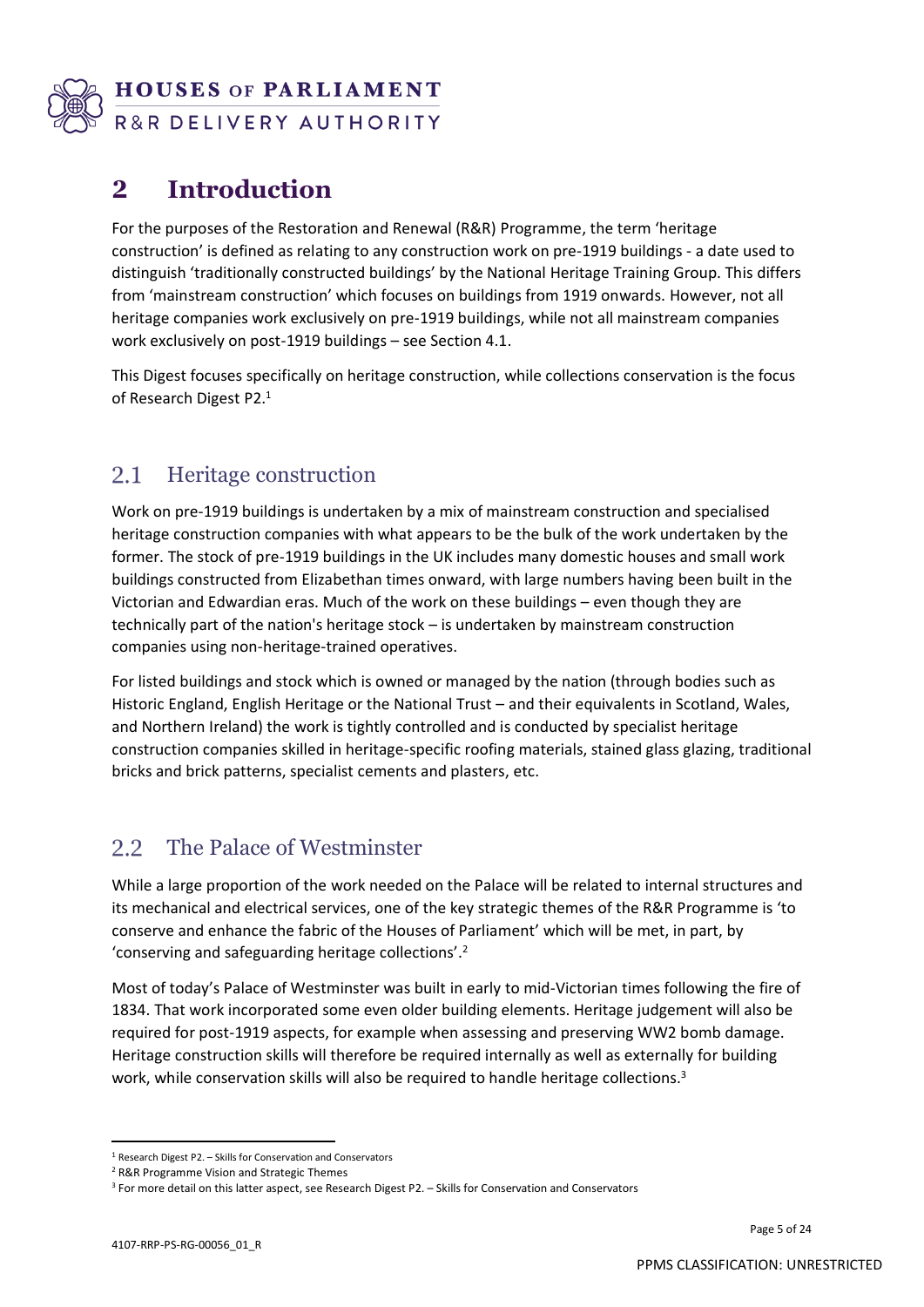

# **3 The heritage construction sector**

#### $3.1$ Economic Footprint

According to ONS data, Great Britain's construction output for March 2021 was £14,251 million of which heritage construction, per se, is a proportion.<sup>4</sup>

## *Buildings*

- In England, there are over 400,000 built heritage assets according to the National Heritage List for England which provides the official record of nationally designated heritage assets.<sup>5</sup>
- However, including numbers of domestic dwellings, as well as industrial and commercial buildings, would take this figure much higher to around 5.4 million, as estimated in 2012.<sup>6</sup>
- In 2019 there were 27,463 listed building consent applications in England, which is a form of planning permission required via the local planning authority to alter or extend listed buildings. This is usually a good indicator of demand for heritage construction activities.<sup>7</sup>

### *Economy*

Heritage work (including both construction and collections conservation) makes an important contribution to the UK economy but accurate figures are difficult to come by.

- In 2012, estimated UK construction output attributable to 'built heritage' contributed almost £12.5 billion to UK GDP.<sup>8</sup>
- More recently, in 2019, England's heritage sector (as a whole) directly contributed around £14.7 billion to UK GDP.<sup>9</sup>
- The heritage sector grew by £1.2 billion (9%) between 2018 and 2019. Including indirect and induced contributions, the sector's contribution to GDP was estimated at £36.6 billion.<sup>10</sup>
- England's heritage sector (including tourism) generated a larger GVA than each of the UK security industry, defence industry, aerospace industry, and the arts and culture industry*.* 11

## *Employment*

Employment figures can also give an indication of the scale and impact of the heritage construction sector.

• In 2012, the UK built heritage construction sector supported around 530,000 FTE jobs (direct, indirect, and induced).<sup>12</sup>

<sup>4</sup> Office for National Statistics (2021) *Construction output in Great Britain: March 2021, new orders and Construction Output Price Indices, January to March 2021: March 2021*

<sup>5</sup> Heritage Counts (2020) *Heritage indicators*

<sup>6</sup> Ecorys (2012) *The Economic Impact of Maintaining and Repairing Historic Buildings in England*

<sup>7</sup> Ministry of Housing, Communities & Local Government (2019) *Table P124A: district planning authorities - planning decisions by development type and local planning authority (yearly)* [https://www.gov.uk/government/statistical-data-sets/live-tables-on-planning](https://www.gov.uk/government/statistical-data-sets/live-tables-on-planning-application-statistics)[application-statistics](https://www.gov.uk/government/statistical-data-sets/live-tables-on-planning-application-statistics) (Accessed: June 2021)

<sup>8</sup> Ecorys (2012) *The Economic Impact of Maintaining and Repairing Historic Buildings in England*

<sup>9</sup> Centre for Economics Business Research (2020) *The heritage sector in England and its impact on the economy An updated report for Historic England*

 $10$  ibid  $11$  ihid

<sup>12</sup> Ecorys (2012) *The Economic Impact of Maintaining and Repairing Historic Buildings in England*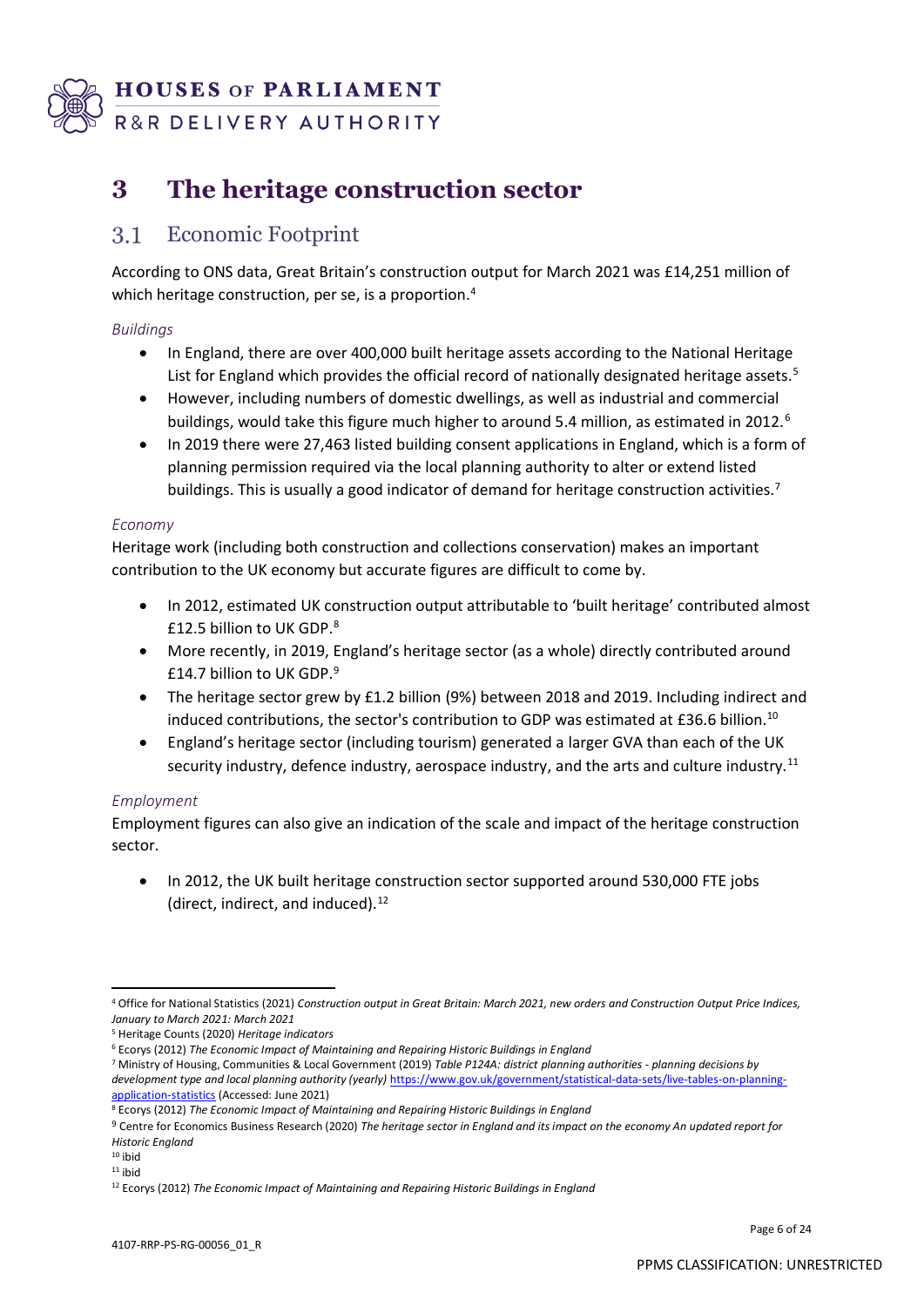

• More recently, in England only, the heritage sector (including conservation) directly employed around 206,000 workers in 2019 (194,000, 2018) - a 24% increase since 2011's estimates of 167,000.<sup>13</sup>

#### *Tourism*

The economic value of the heritage sector is also reflected in tourist income.

- There were over one million visits to the Houses of Parliament in 2019.<sup>14</sup>
- In the case of overnight heritage-related trips within England, a report by Centre for Economics Business Research found around 15.1 million in 2019, with a spend of £3.4 billion on domestic overnight heritage related trips.<sup>15</sup>
- 18 million international heritage-related visits drew in £10.4 billion in 2019.<sup>16</sup>

However, the Heritage Fund reported that 98% of heritage organisations have been impacted by the Covid-19 pandemic, and 69% were affected by loss of revenue. Furthermore, 82% of organisations reported high or moderate risk to their long-term viability which rose to 90% for charity, third sector or private organisations.<sup>17</sup>

#### 3.2 Skills & Training

To ensure that heritage buildings are properly restored, repaired, and maintained, an educated, experienced, and skilled workforce is vital. In 2018, there were 51,150 people enrolled on heritagerelated construction courses.<sup>18</sup>

In 2019, The Heritage Crafts Association put together a "Red List" of heritage skills considered to be at risk of being lost.<sup>19</sup> It included crafts which have become 'extinct' as well as those deemed 'critically endangered'. The shortage of skilled craftspeople is a concern for 47% of the heritage industry and 90% agree that investment in skills is crucial for the future.<sup>20</sup>

A skills analysis carried out by the Centre for Economic Business Research in 2019 revealed that:<sup>21</sup>

- 11% of firms in the heritage sector in England have skills gaps in their workforce,
- 4% of all workers in England's heritage sector are 'not fully proficient' at their job roles,
- 6% of firms in the heritage sector have at least one skills shortage vacancy, and
- 1.1% of all jobs in the heritage sector are vacant due to a skills shortage.

<sup>18</sup> Heritage Counts (2020) *Heritage indicators*

<sup>20</sup> Ecclesiastical (2021) *Heritage sector insights*

<sup>13</sup> Centre for Economics Business Research (2020) *The heritage sector in England and its impact on the economy An updated report for Historic England*

<sup>14</sup> Visit England (2020) *Visitor Attraction Trends in England 2019 Full Report*

<sup>15</sup> Centre for Economics Business Research (2020) *The heritage sector in England and its impact on the economy An updated report for Historic England*

 $16$  ibid

<sup>&</sup>lt;sup>17</sup> Heritage Fund (2020) *How the coronavirus (COVID-19) is affecting the heritage sector* [https://www.heritagefund.org.uk/blogs/how](https://www.heritagefund.org.uk/blogs/how-coronavirus-covid-19-affecting-heritage-sector)[coronavirus-covid-19-affecting-heritage-sector](https://www.heritagefund.org.uk/blogs/how-coronavirus-covid-19-affecting-heritage-sector) (Accessed:May 2020)

<sup>19</sup> The Heritage Craft Association (2019) *Red List of Endangered Crafts*

<sup>&</sup>lt;sup>21</sup> Centre for Economics Business Research (2019) *Skills Gap/Needs in the Heritage Sector A Report for Historic England.* See report for its definition of "heritage sector".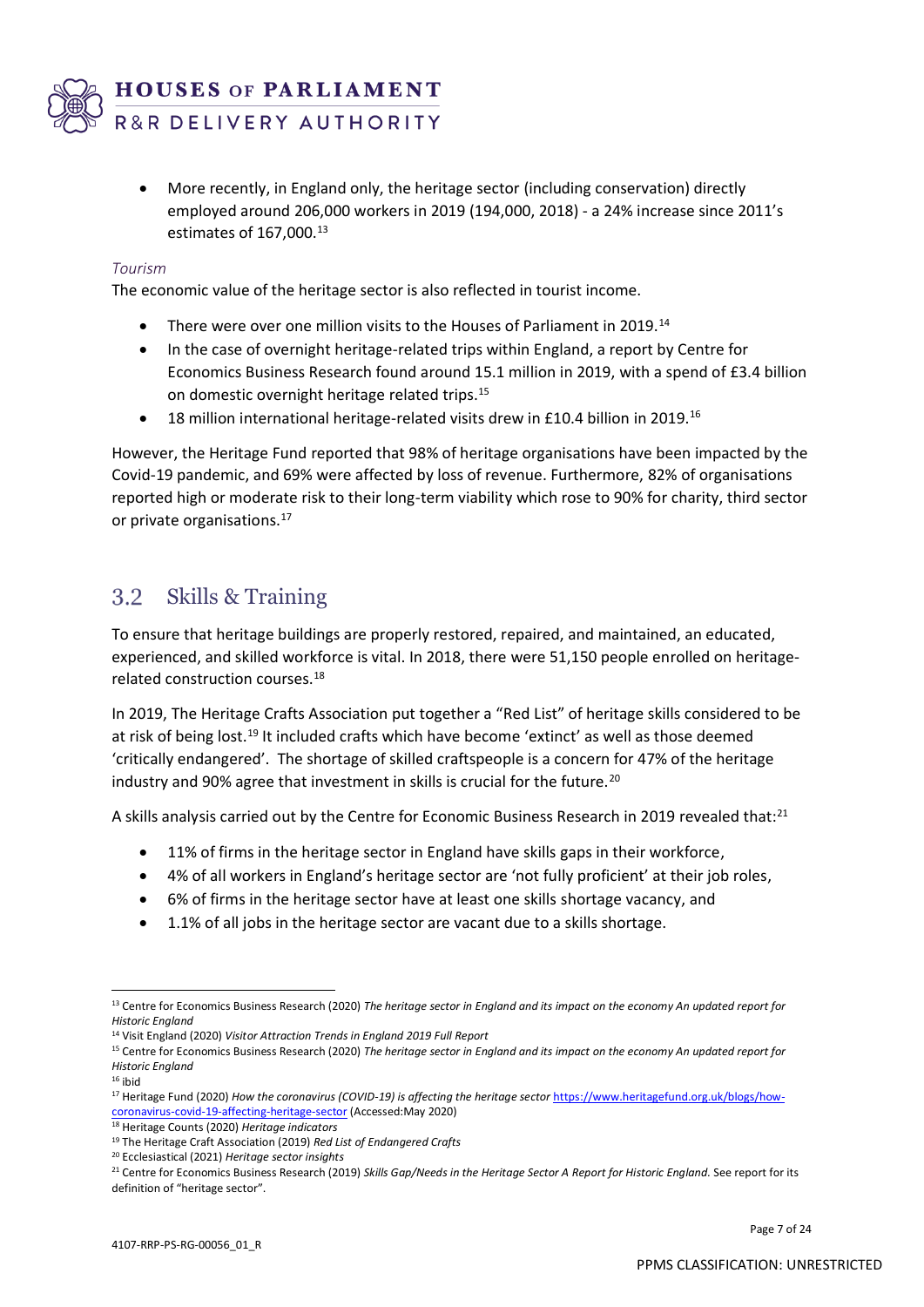

The most common skills lacking among heritage workers are:

- "ability to manage own time and prioritise own tasks" (an estimated 59% of all heritage employers with a skills gap have workforces lacking in this skill), and
- "specialist skills or knowledge needed to perform the role" (an estimated 55% of all heritage employers with a skills gap have workers lacking this skill).

The same report estimated that approximately £140 million of potential GVA was 'lost' in the Heritage Sector due to skills shortages in 2016.

Research conducted in 2013 into the skills needs of contractors working on the repair and maintenance of traditional (pre-1919) buildings has revealed that the bulk of repair and maintenance work on traditional buildings in the UK is carried out by non-specialist contractors.<sup>22</sup> It also showed:

- across England and Scotland, 91.6% of contractors who work on traditional buildings describe themselves as mainstream or general contractors; between 89% (England) and 97% (Scotland) of contractors working on pre-1919 buildings are general, non-specialist contractors, and
- only 8.4% of those companies classify themselves as specialist heritage contractors.

This is also the case in Wales. A separate report for Wales revealed that 94% of contractors working on traditional buildings are mainstream/general contractors.<sup>23</sup>

In England, Scotland, and Wales surveyed contractors highlighted two key areas of skills gaps: skills gaps relating to specialist activities, and an over-arching concern regarding diminishing knowledge and awareness across the sector regarding traditional (pre-1919) building methods and materials. Skills gaps cited by contractors who work on traditional buildings include:<sup>24,25</sup>

- carpentry/joinery,
- plastering (including lime plastering),
- stone carving,
- traditional glazing,
- traditional bricklaying,
- leadwork,
- decorating and wallpapering, and
- roofing (stone, metal)

Owners and managers (to the extent of some 73%) said that they had limited or no confidence that they themselves understood the needs of heritage work.<sup>26</sup>

<sup>26</sup> Pye Tait (CITB; English Heritage; Historic Scotland) (2013) *Heritage in Transition: Skills Needs Analysis of the Repair, Maintenance and Retrofit of Traditional (pre-1919) Buildings in England and Scotland*

<sup>22</sup> Pye Tait (CITB; English Heritage; Historic Scotland) (2013) *Heritage in Transition: Skills Needs Analysis of the Repair, Maintenance and Retrofit of Traditional (pre-1919) Buildings in England and Scotland*

<sup>23</sup> Pye Tait (CITB) (2015) *A 'Material' Issue: Understanding and Responding to the Traditional Building Skills Challenge in Wales*

<sup>24</sup> Pye Tait (CITB; English Heritage; Historic Scotland) (2013) *Heritage in Transition: Skills Needs Analysis of the Repair, Maintenance and Retrofit of Traditional (pre-1919) Buildings in England and Scotland*

<sup>25</sup> Pye Tait (2015), *A 'Material' Issue: Understanding and Responding to the Traditional Building Skills Challenge in Wales* (CITB)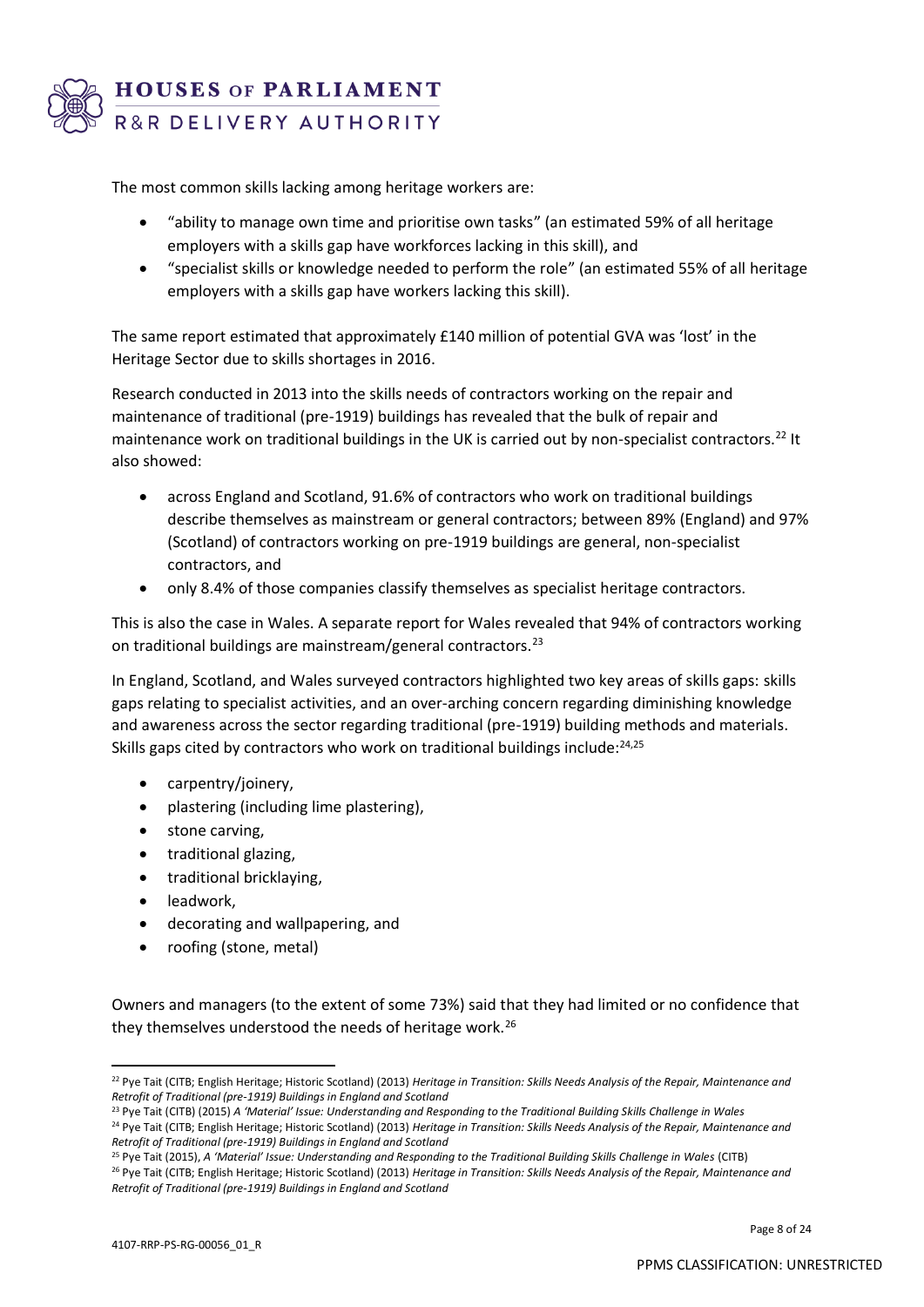

- In England, Scotland, and Wales heritage occupations considered 'hard to recruit' include blacksmiths, painters and decorators, stone masons, roofers, joiners, and skilled lead workers.
- Only 10% of contractors who work on traditional buildings have a member of staff with qualifications or experience relating to heritage or traditional craft skills.

A detailed and up-to-date overview of the heritage training available in the UK is covered in Research Digest P3. 27

 $27$  Research Digest – P3. Training and provision in construction and heritage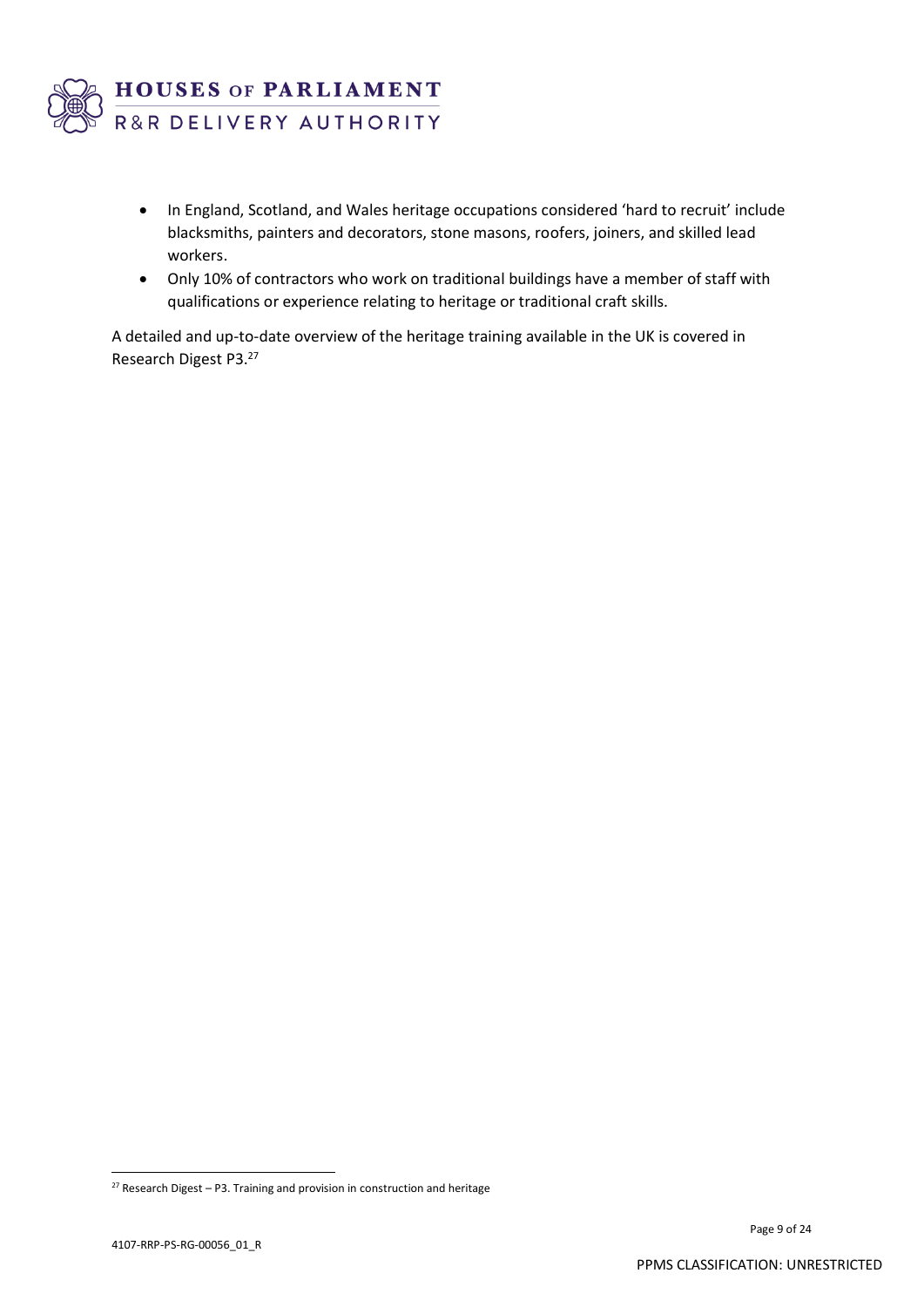

# **4 Skills Assessment**

The Skills Assessment has included detailed desk research, interviews with a range of stakeholders, a survey of over 6,000 heritage and construction contractors, 40 depth interviews with contractors, and a survey of more than 500 training providers, across the UK.

Contractors were provided with a list of primary activities and asked to self-define the area in which they worked. For the purposes of this research, contractors defined as working in "heritage" include firms whose primary business was one of the following.

- Architectural metal work
- Blacksmith
- Cabinet maker
- Cast iron work
- Heritage Decorating/painting
- French polisher
- **Gilding**
- Heritage tiler
- Heritage joinery
- Heritage brickwork
- Heritage carpentry
- Heritage glazing
- Lime harling
- Lime pointing
- Plastering (fibrous)
- Plastering (lime)
- Heritage plastering (other)
- Roofing (lead work)
- Roofing (stone/slate/tiles)
- Roofing other metals copper, aluminium, zinc
- Scaffolding for heritage buildings
- Stone carver
- Stonemasonry general
- Stonemasonry banker masons
- Stonemasonry fixer masons
- Window workers (glaziers)
- Wood Carving

#### 4.1 Shape of the Heritage Construction Sector

## 4.1.1 Number of heritage firms

In the Skills Assessment survey, 1,622 contractors said that they primarily work in a heritage-related activity (see table below). A number of heritage databases put the number of heritage specialist firms as high as 6,000. Surveyed firms are spread across the UK.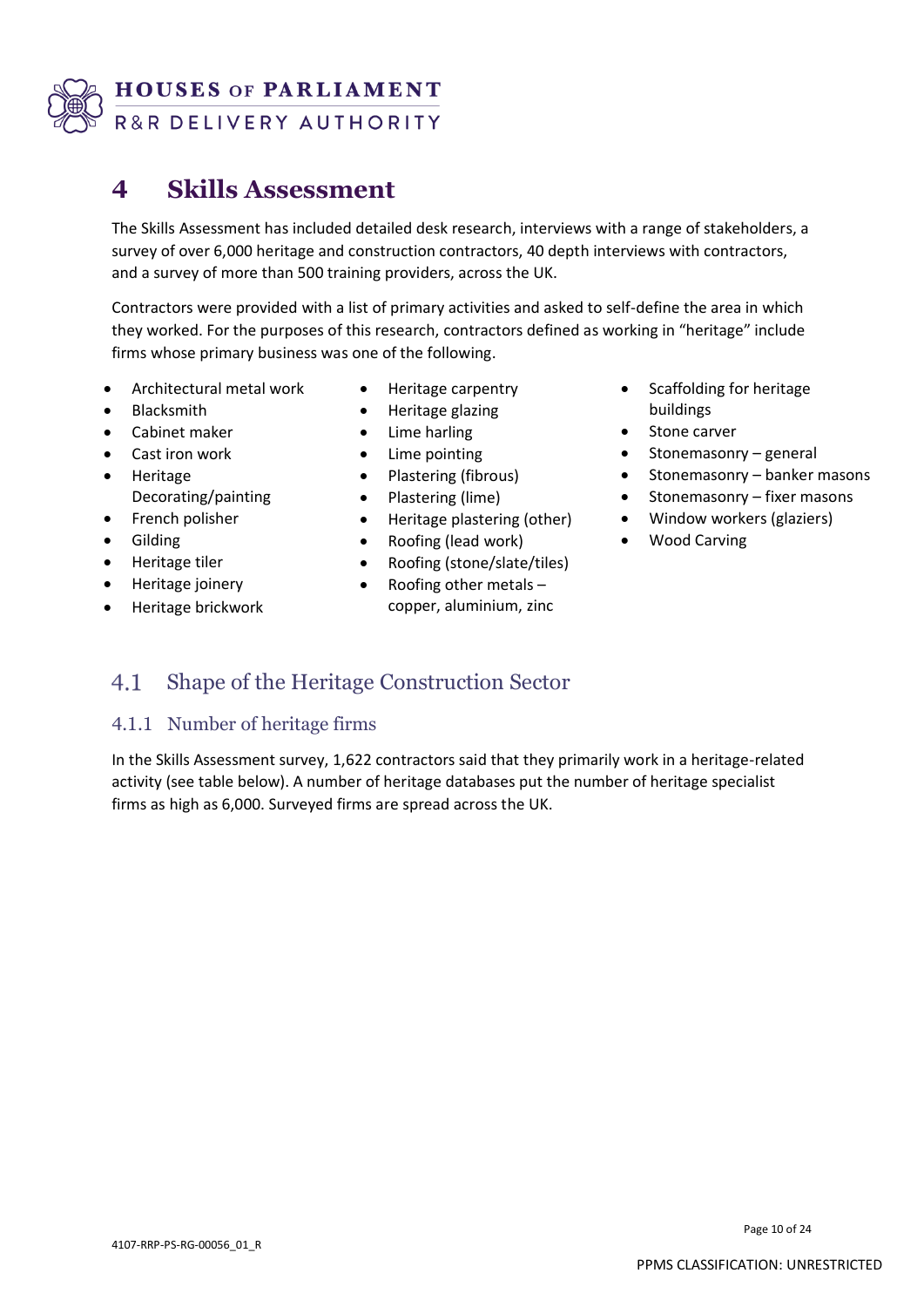

| Specialism                   | <b>Number</b>                | Specialism                                     | <b>Number</b>  |
|------------------------------|------------------------------|------------------------------------------------|----------------|
| Architectural metal work     | 14                           | Plastering (fibrous)                           | 61             |
| <b>Blacksmith</b>            | 92                           | Plastering (lime)                              | 32             |
| Cabinet maker                | 137                          | Heritage plastering (other)                    | $\overline{7}$ |
| Cast iron work               | 7                            | Roofing (lead work)                            | 165            |
| Heritage Decorating/painting | 32                           | Roofing (stone/slate/tiles)                    | 185            |
| French polisher              | 79                           | Roofing other metals - copper, aluminium, zinc | 37             |
| Gilding                      | 11                           | Scaffolding for heritage buildings             | 118            |
| Heritage tiler               | 17                           | Stone carver                                   | 23             |
| Heritage joinery             | 14                           | Stonemasonry – general                         | 204            |
| Heritage brickwork           | 8                            | Stonemasonry - banker masons                   | 13             |
| Heritage carpentry           | 13                           | Stonemasonry - fixer masons                    | 11             |
| Heritage glazing             | 7                            | Window workers (glaziers)                      | 312            |
| Lime Harling                 | $\qquad \qquad \blacksquare$ | <b>Wood Carving</b>                            | 22             |
| Lime pointing                | 1                            |                                                |                |
|                              |                              | <b>Total</b>                                   | 1,622          |
| Other related categories:    |                              |                                                |                |
| Architects                   | 271                          |                                                |                |

*Table 1 Contractors Survey 2021 – distribution of heritage responses by primary activity*

*NB: There are an estimated 1,253 "blacksmiths" working in the UK, but not all have heritage specialisms. This will hold true for other activities too.*

## 4.1.2 Turnover

Those companies self-defining as having a primary activity in heritage – hereafter referred to as "heritage companies" – tend to be small - two-thirds turn over less than £1m per annum and over half less than £500,000, which may have implications for size of contracts and difficulty in tendering.

• **64% of heritage companies turn over less than £1m, 55% less than £500,000, and 29% less than £100,000. Only 13% have a turnover above £1m.** (A fifth do not state their turnover.)



*Figure 1 Turnover of heritage contractors. Base: 1,586 respondents*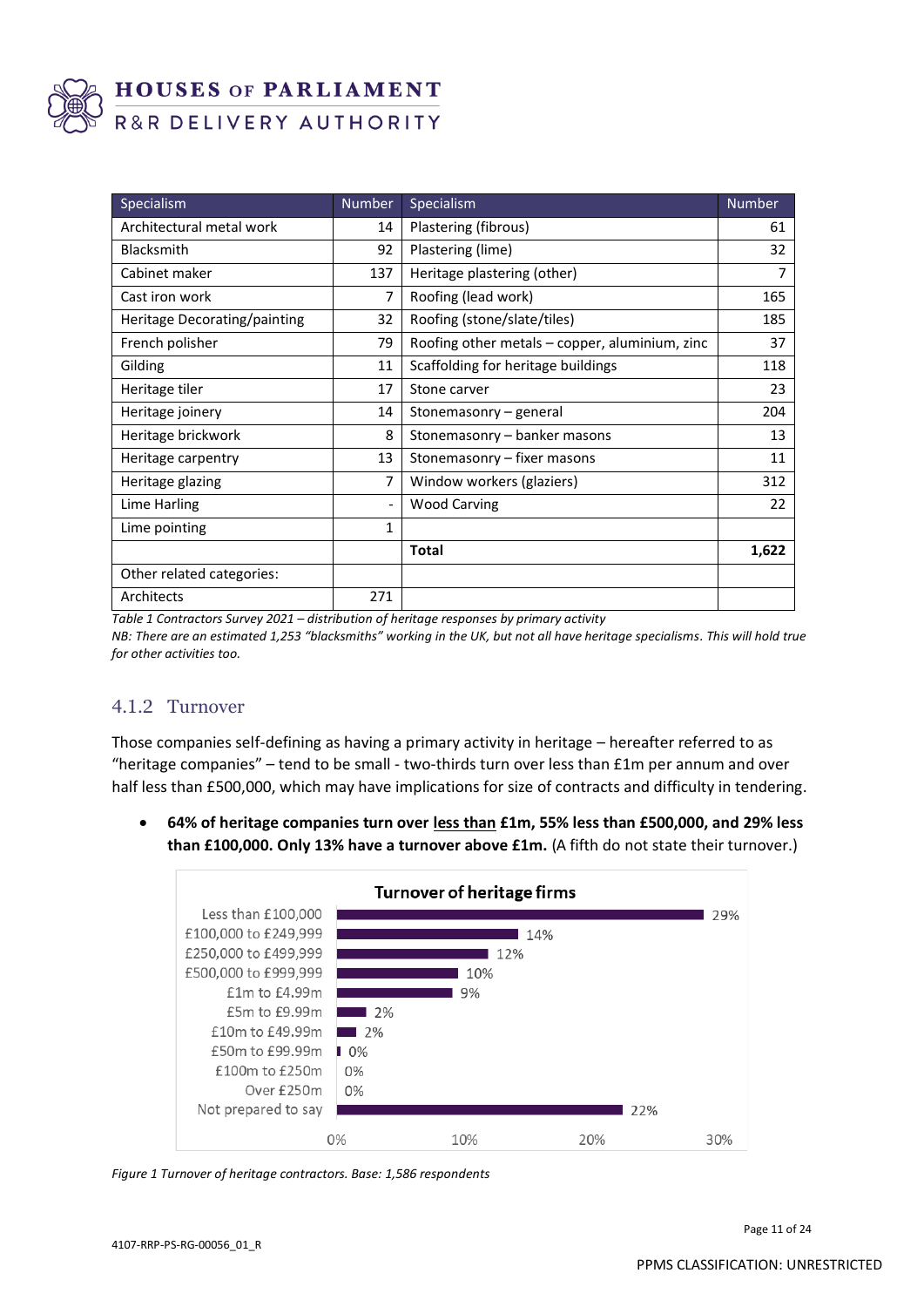

## 4.1.3 Capacity

Around two thirds (60%) of heritage companies say they can take on more work without additional staff or other resources.

- Of these, 36% say they could take on up to 10% more work.
- 36% say they could take on up to 20% more work.
- 20% say they could take on between 20% and 50% more work.
- 8% say they could take on more than 50% more work.



*Figure 2 Additional work, by value, that heritage contractors could take on based on current staffing levels. Base 959 respondents*

Around 500 of the surveyed heritage companies say they are able to take on more than 10% more work without further resources.

## 4.1.4 Employment/workforce demographics

- The average heritage company employs 14 staff, while most commonly employ just 1 member of staff (30% of surveyed heritage firms).
- 84% of employees are male; 16% are female.
- There is evidence that the sector employs relatively older staff the 43% of heritage companies that reported employing staff in the over 50 age group said that this represents over half of their staff on average.
- Only 276 heritage companies (18%) report employing staff aged under 25. The mean percentage of staff of this age group is 22.5%.

Interviews with stakeholders earlier in the Skills Assessment also revealed that heritage workers tend to be older partly due to the need in the sector for basic and higher skills to have been acquired prior to a move into heritage and also because such workers have the experience to see the benefits of such work (e.g. less time pressure and more certainty of work).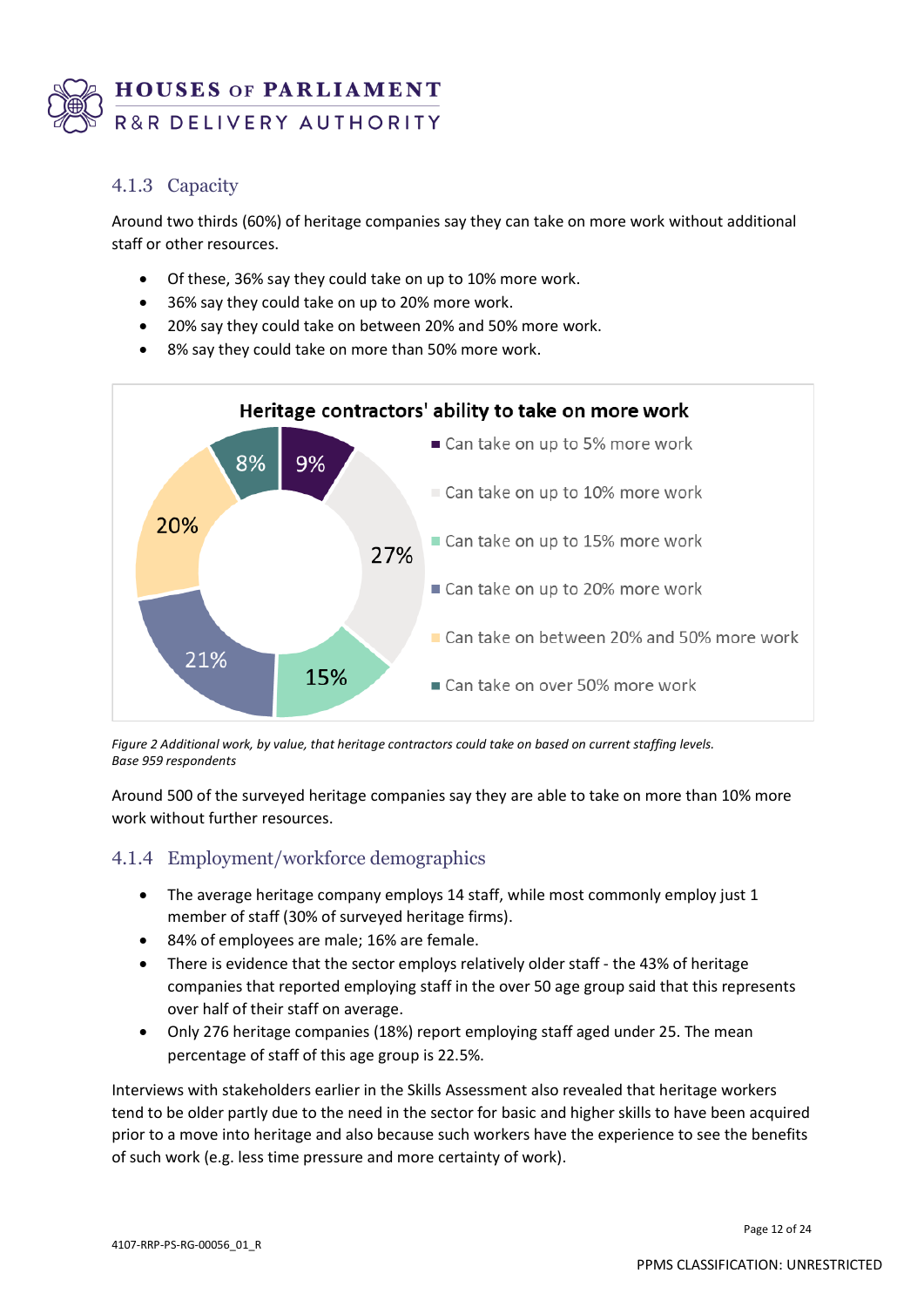

## 4.1.5 Age of buildings worked on

- The sector is not as specialised as it may appear from its title.
- Around two thirds of heritage construction company work is on post-1919 buildings and only a third on pre-1919.
- Post-1919 work accounts for around 69% of the work of heritage companies.

### 4.1.6 Location

• Roughly half of the surveyed heritage companies undertake heritage work in London - and for these - the work represents about a quarter of their turnover. This varies substantially by region.

| Region                   | % firms in region<br>undertaking work in<br>London |
|--------------------------|----------------------------------------------------|
| London                   | 88%                                                |
| South East               | 69%                                                |
| East Midlands            | 54%                                                |
| South West               | 52%                                                |
| East of England          | 42%                                                |
| West Midlands            | 40%                                                |
| North West               | 34%                                                |
| Yorkshire and the Humber | 32%                                                |
| <b>North East</b>        | 30%                                                |
| Wales                    | 26%                                                |
| Northern Ireland         | 21%                                                |
| Scotland                 | 12%                                                |

*Table 2 Proportion of heritage contractors undertaking work in London by region*

- About a quarter (27%) of the total work that all heritage companies do annually is conducted in London.
- A little less than a fifth (19%) of the heritage work that heritage companies do is conducted on pre-1919 buildings in London or remotely.

## Workforce skills and qualifications

The survey asked contractors to rate from 1 to 10 (where 1 is very poor and 10 is excellent) the current skill levels of their managers and supervisors in various skillsets.

• Heritage companies self-rate their current levels of management skills as being high (all were rated at over 8 out of ten). The median and modal scores were all between 8 and 9. This was also the case for supervisory role skill levels.

Page 13 of 24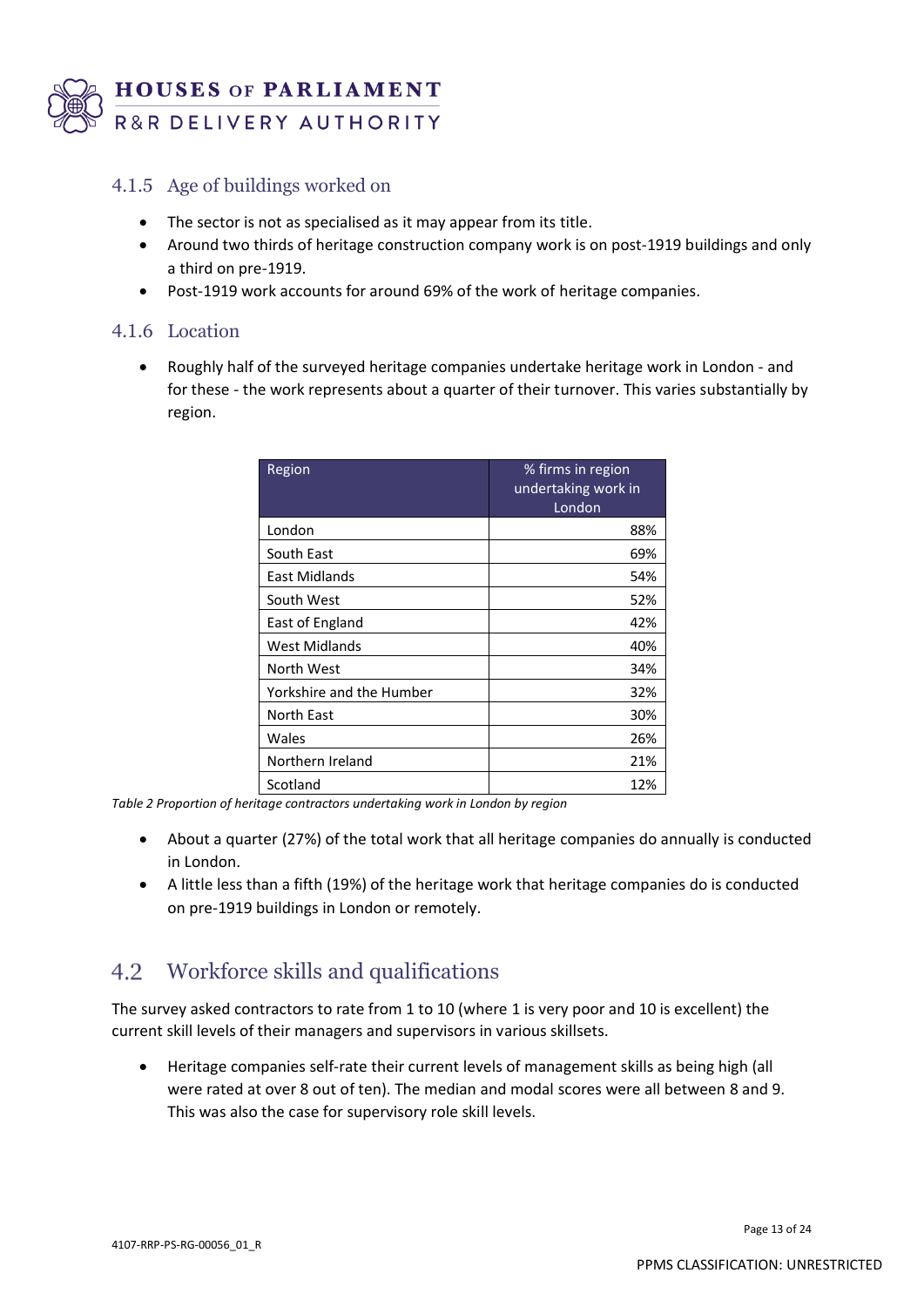

| Management                               | Mean |
|------------------------------------------|------|
| Operations management                    | 8.7  |
| Process management                       | 8.6  |
| Logistics                                | 8.5  |
| Project management                       | 8.6  |
| Contracts management                     | 8.6  |
| Site management                          | 8.7  |
| Planning                                 | 8.6  |
| People management                        | 8.5  |
| Change management                        | 8.5  |
| Costings & budgeting for small projects  | 8.6  |
| Costings & budgeting for larger projects | 8.7  |

*Table 3 Average responses relating to 'Management' skillsets*

| <b>Supervisors</b>                       | Mean |
|------------------------------------------|------|
|                                          |      |
| Operations management                    | 8.5  |
| Process management                       | 8.5  |
| Logistics                                | 8.4  |
| Project management                       | 8.5  |
| Contracts management                     | 8.5  |
| Site management                          | 8.5  |
| Planning                                 | 8.4  |
| People management                        | 8.4  |
| Change management                        | 8.3  |
| Costings & budgeting for small projects  | 8.4  |
| Costings & budgeting for larger projects | 8.4  |

*Table 4 Average responses relating to 'Supervisors' skillsets*

Contractors were also asked to estimate how many each of their staff hold a heritage-related qualification.

• Only around 10% of heritage companies reported any heritage-specific qualifications at all.

For surveyed heritage businesses as a whole, (note: modal employment is 1) the average number of heritage qualifications per company is 2.44. Half of these are Heritage CSCS Cards. When discounting CSCS cards, the average is 1.4 relevant qualifications per company.

This apparent lack of qualifications might, potentially, indicate a historic lack of training and qualifications provision. Furthermore, this low level of formal qualifications does not necessarily denote a lack of skills, but may in fact reflect a lack of opportunity to professionalise, or indeed a lack of necessity to undertake such qualifications. This corroborates earlier findings that the heritage sector operates predominantly without formal qualifications, but may instead place greater value on practical experience and/or non-accredited short courses.<sup>28</sup>

<sup>28</sup> Pye Tait (CITB; English Heritage; Historic Scotland) (2013) *Heritage in Transition: Skills Needs Analysis of the Repair, Maintenance and Retrofit of Traditional (pre-1919) Buildings in England and Scotland*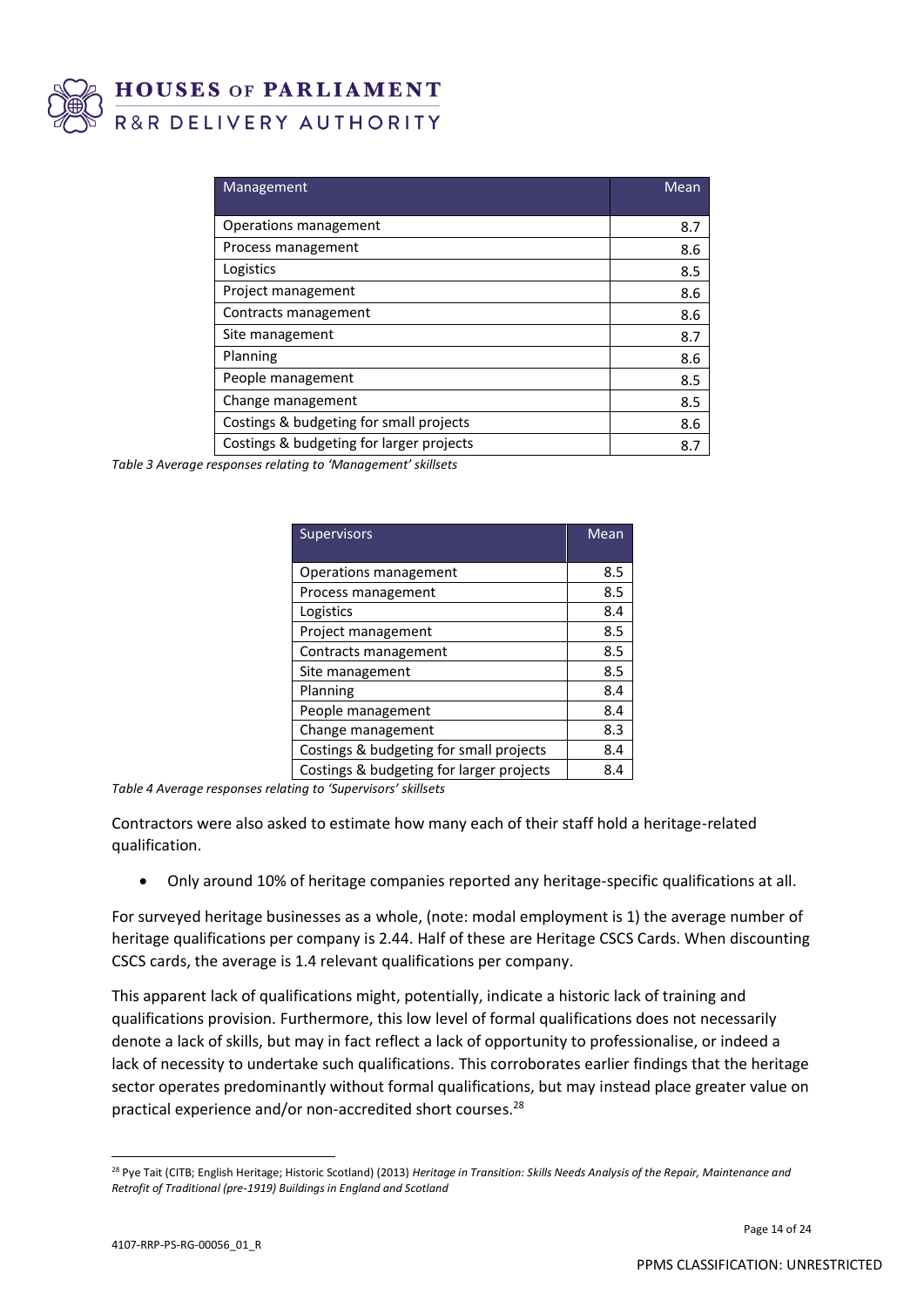



*Figure 3 Mean (average) number of heritage qualifications held by heritage contractors. Base: variable from 136 to 403 contractors.*

Of all 6,000 surveyed firms (i.e. heritage and others), around one in ten contractors (12%) also mention employees with university degrees of varying qualification level (BA, BSc, Masters, PhD, and postgraduate).

Earlier findings from Phase 1 of the Skills Assessment (interviews with stakeholder organisations) highlighted:

- It takes 5 to 10 years for workers to become skilled and confident in heritage work, needing training and experience/exposure – the trend towards shorter training periods could, therefore, be counter-productive when it comes to such deep skills.
- Wider concerns about the quality of heritage provision this means that any further assessment of heritage courses and qualifications should not only focus on numbers of providers and courses but on tutors, course content, and depth. More detail can be found in Digest P3. 29

#### Skills shortages and hard-to-fill roles 4.3

The contractors responding to the survey were asked to rate how difficult they anticipate certain roles will be to fill in the coming year, from 1 (very easy) to 10 (extremely difficult). For heritage companies:

• Where management roles are concerned - the median difficulty is 6 to 7 and the mode around 5 to 7. These indicate that companies anticipate only moderate difficulty filling the roles. (However, around two thirds of heritage companies did not answer this question – this

 $29$  Research Digest – P3. Training and provision in construction and heritage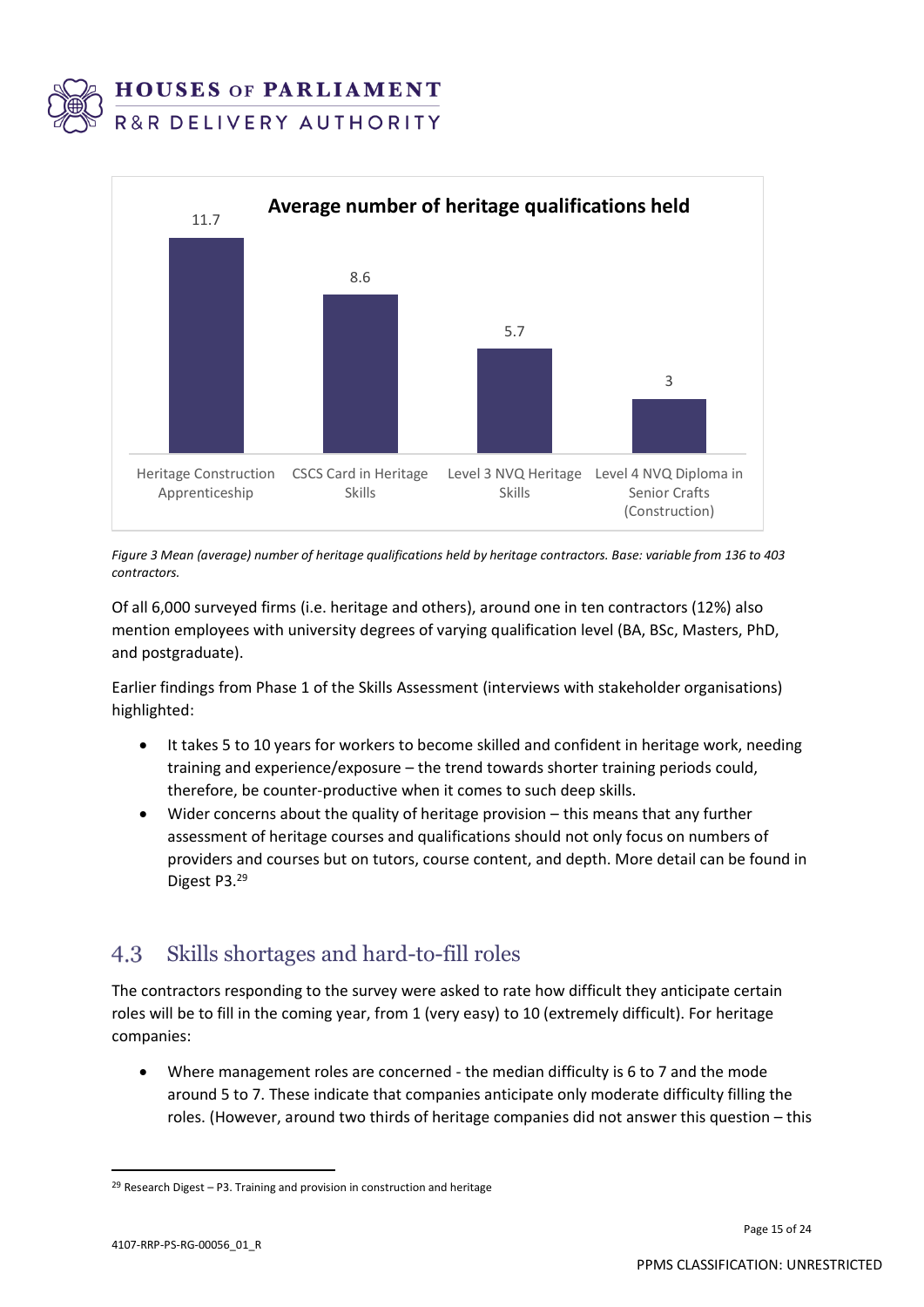

> could be due to the fact that most heritage companies have only 1 employee, and/or are self-employed.)

| Difficult to fill roles                                                        | Mode | Median | Mean |
|--------------------------------------------------------------------------------|------|--------|------|
| (Management)                                                                   |      |        |      |
| Senior managers (e.g. Directors, Board members)                                | ⇁    | 7      | 6.4  |
| Operations managers                                                            | ⇁    | 6      | 6.3  |
| Project managers                                                               | 7    | 6      | 6.2  |
| Logistics managers                                                             | 5    | 6      | 5.7  |
| Contracts managers                                                             | ⇁    | 6      | 6.0  |
| Site managers                                                                  | ⇁    | 6      | 6.0  |
| Site supervisors (e.g. assistant site managers, construction site supervisors) | 6    | 6      | 5.8  |
| Team leaders (e.g. chargehands, gangers)                                       | ⇁    | 6      | 5.6  |
| Other construction process manager                                             | 5    | 5      | 5.3  |

*Table 5 Average responses relating to anticipated difficulty to fill 'Management and supervisor' roles*

- Where technical/specialist roles are concerned the median and mode are virtually the same as for management, indicating only moderate anticipated difficulty.
- As most heritage firms have just one member of staff, only about 10% of companies responded to the question about filling operative roles. The median and modal anticipated difficulty were 5 for all roles (indicating that even the few companies that could answer the question only anticipate average difficulty).

| Operative roles                                    | Mean |
|----------------------------------------------------|------|
| Roofers                                            | 5.6  |
| Plant operators                                    | 5.1  |
| Glaziers                                           | 5.1  |
| <b>Plasterers</b>                                  | 5.1  |
| <b>Floorers</b>                                    | 5.0  |
| <b>Scaffolders</b>                                 | 4.9  |
| Shuttering                                         | 4.9  |
| <b>Steel fixers</b>                                | 4.9  |
| Joiners                                            | 4.9  |
| Electricians                                       | 4.8  |
| Plumbers                                           | 4.8  |
| Labourers                                          | 4.8  |
| <b>Bricklayers</b>                                 | 4.8  |
| Specialist building operatives (fire/cladding/etc) | 4.8  |
| Carpenters                                         | 4.8  |
| Other                                              | 5.7  |

*Table 6 Anticipated difficulty in filling 'General construction operative' roles*

• Where specialist heritage roles are concerned - the median and modal levels of difficulty in filling roles lay between about 4 and 8 using the most commonly used score, the most difficult to fill roles are cabinet making, roofing and stonework. A number of other heritage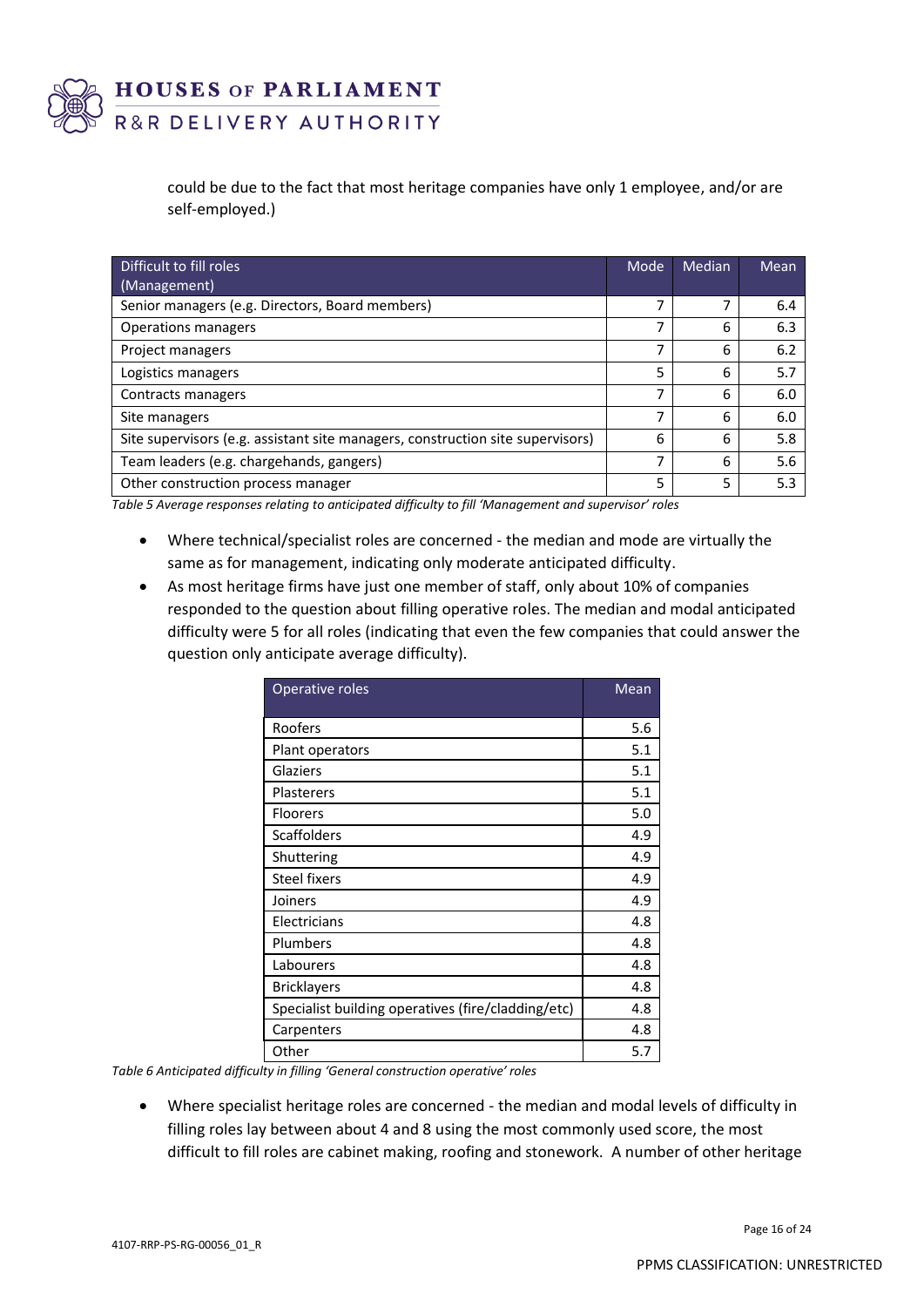

skills showed relatively high third quartile boundaries - indicating a relatively high measure of concern.

| Specialist heritage roles               | Mode | Median | Mean |
|-----------------------------------------|------|--------|------|
| Stonemasonry                            | 8    | 7      | 5.9  |
| Stonemasonry - banker masons            | 8    | 5      | 5.6  |
| Stonemasonry - fixer masons             | 8    | 6      | 5.6  |
| Roofing (stone/slate/tiles)             | 8    | 6      | 5.5  |
| Stone carver                            | 8    | 5      | 5.5  |
| Cabinet making                          | 8    | 5      | 5.3  |
| Window workers (glaziers)               | 5    | 5      | 5.8  |
| Roofing (lead work)                     | 5    | 6      | 5.7  |
| Roofing other - copper, aluminium, zinc | 5    | 5      | 5.5  |
| Blacksmith                              | 5    | 5      | 5.3  |
| Plastering (lime)                       | 5    | 5      | 5.2  |
| Scaffolding for heritage buildings      | 5    | 5      | 5.1  |
| Plastering (fibrous)                    | 5    | 5      | 5    |
| Polishing (French or other)             | 5    | 5      | 5    |
| Plastering (other)                      | 5    | 4.5    | 4.5  |
| Heritage tiling                         | 4    | 5      | 5.1  |
| Heritage carpentry                      | 4    | 5      | 5    |
| Lime pointing                           | 4    | 5      | 5    |
| Heritage joinery                        | 4    | 4.5    | 4.9  |
| Architectural metal work                | 4    | 5      | 4.8  |
| Heritage brickwork                      | 4    | 5      | 4.8  |
| Lime Harling                            | 4    | 5      | 4.8  |
| Wood carving                            | 4    | 4.5    | 4.8  |
| Cast iron work                          | 4    | 4.5    | 4.7  |
| Decorating/painting                     | 4    | 5      | 4.7  |
| Asbestos work                           | 4    | 4      | 4.5  |
| Gilding                                 | 4    | 4      | 4.3  |

*Table 7 Anticipated difficulty in filling 'Specialist heritage' roles*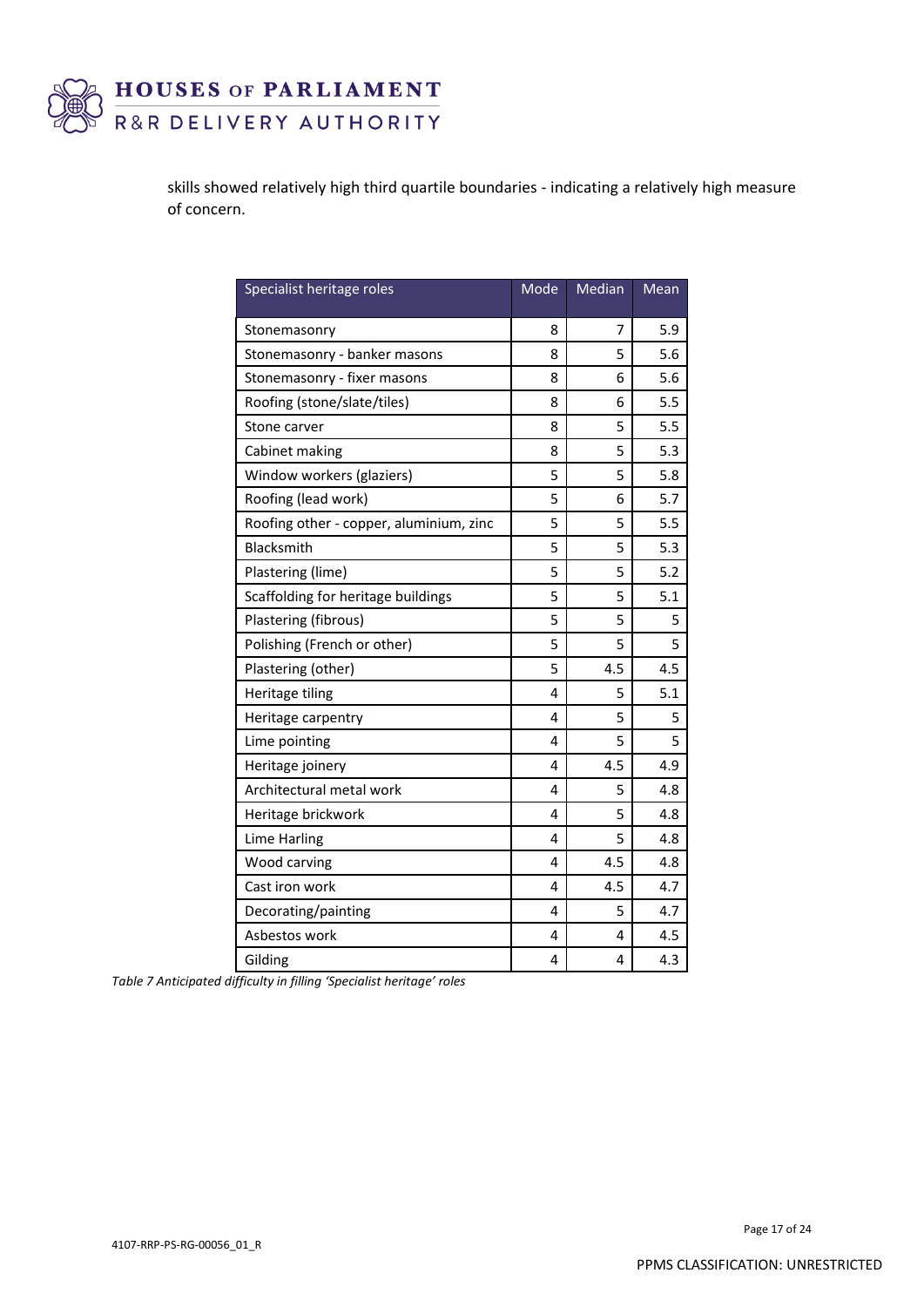

Table 9 indicates the various difficulties for finding specialist heritage skills by region and nation.

| 1 (very easy) to<br>10 (extremely difficult)         | <b>EM</b> | East | Lon-<br>don | <b>NE</b> | <b>NW</b> | <b>SE</b> | SW  | <b>WM</b> | Y&H | Scot | Wales | N <sub>1</sub>           |
|------------------------------------------------------|-----------|------|-------------|-----------|-----------|-----------|-----|-----------|-----|------|-------|--------------------------|
| Architectural metal work                             |           | 6.3  | 4.3         | 5.0       | 6.5       | 5.5       | 4.2 | 5.9       | 4.9 | 4.6  | 1.5   |                          |
| Asbestos work                                        | 3.5       | 5.7  | 4.2         | 4.6       | 4.7       | 5.2       | 4.9 | 4.4       | 4.7 | 3.1  | 4.5   | 2.0                      |
| Blacksmith                                           | 5.8       | 4.6  | 4.3         | 5.2       | 6.0       | 6.1       | 4.8 | 5.8       | 5.4 | 4.9  | 5.8   |                          |
| Cabinet making                                       | 4.9       | 6.0  | 4.3         | 5.1       | 4.9       | 6.2       | 5.4 | 5.7       | 5.2 | 2.7  | 7.0   | 8.0                      |
| Cast iron work                                       | 4.2       | 6.0  | 4.3         | 5.0       | 5.5       | 5.7       | 4.2 | 4.8       | 5.0 | 5.0  | 2.0   | $\overline{\phantom{0}}$ |
| Decorating/painting                                  | 6.3       | 6.3  | 4.4         | 5.2       | 5.2       | 5.3       | 5.8 | 5.1       | 5.1 | 4.3  | 2.5   | 2.0                      |
| Gilding                                              | 6.0       | 5.7  | 4.2         | 5.2       | 5.3       | 5.5       | 4.4 | 4.4       | 5.0 | 3.6  | 2.5   | 2.0                      |
| Heritage tiling                                      | 6.0       | 6.2  | 4.2         | 5.1       | 5.7       | 5.6       | 5.3 | 5.5       | 5.2 | 3.4  | 2.0   | 1.0                      |
| Heritage joinery                                     | 5.8       | 5.9  | 4.4         | 5.0       | 6.8       | 5.9       | 5.9 | 3.8       | 5.5 | 4.5  | 5.8   | 5.7                      |
| Heritage brickwork                                   | 6.4       | 5.5  | 4.2         | 5.1       | 5.6       | 5.6       | 5.2 | 5.0       | 4.9 | 3.1  | 5.0   | 4.6                      |
| Heritage carpentry                                   | 5.5       | 5.6  | 4.2         | 5.0       | 6.0       | 5.9       | 5.7 | 4.4       | 5.3 | 3.8  | 5.8   | 5.7                      |
| Lime Harling                                         |           | 6.3  | 4.1         | 5.1       | 5.8       | 5.4       | 4.8 | 4.4       | 5.4 | 3.1  | 4.0   | 7.0                      |
| Lime pointing                                        |           | 6.0  | 4.1         | 5.0       | 5.6       | 5.2       | 6.1 | 4.4       | 5.2 | 3.1  | 4.2   | 7.0                      |
| Plastering (fibrous)                                 | 5.3       | 6.8  | 4.1         | 5.3       | 5.9       | 5.3       | 6.2 | 4.0       | 4.8 | 3.3  | 2.0   | 2.0                      |
| Plastering (lime)                                    | 6.3       | 7.5  | 4.1         | 5.3       | 5.9       | 5.5       | 6.3 | 4.2       | 5.0 | 3.1  | 3.5   | 6.3                      |
| Plastering (other)                                   | 5.0       | 5.7  | 4.1         | 5.2       | 5.4       | 5.1       | 5.8 | 4.0       | 4.9 | 3.3  | 2.0   | 2.0                      |
| Polishing (French or other)                          | 3.8       | 6.7  | 4.0         | 5.1       | 5.8       | 5.6       | 5.2 | 5.2       | 4.9 | 3.8  | 2.0   | $\overline{a}$           |
| Roofing (lead work)                                  | 7.0       | 6.8  | 4.1         | 5.3       | 5.9       | 6.1       | 5.9 | 4.3       | 5.4 | 5.0  | 6.4   | 7.3                      |
| Roofing (stone/slate/tiles)                          | 6.1       | 6.9  | 4.0         | 5.2       | 5.8       | 5.6       | 5.5 | 5.7       | 5.2 | 4.3  | 5.4   | 6.0                      |
| Roofing other materials -<br>copper, aluminium, zinc | 5.5       | 7.2  | 4.0         | 5.3       | 6.0       | 5.6       | 5.0 | 4.3       | 5.3 | 3.8  | 6.0   | 8.0                      |
| Scaffolding for heritage buildings                   | 6.0       | 6.7  | 4.0         | 5.4       | 5.2       | 5.8       | 5.8 | 6.0       | 5.3 | 3.8  | 6.0   | 8.5                      |
| Stone carver                                         | 5.7       | 5.6  | 4.1         | 5.3       | 5.8       | 5.9       | 6.2 | 4.7       | 4.6 | 5.3  | 7.0   | 6.0                      |
| Stonemasonry                                         | 6.7       | 5.9  | 4.0         | 5.6       | 6.1       | 5.9       | 6.0 | 6.2       | 5.0 | 5.9  | 6.5   | 6.6                      |
| Stonemasonry - banker masons                         | 6.7       | 5.2  | 4.1         | 5.4       | 5.1       | 5.7       | 6.3 | 5.4       | 4.5 | 5.4  | 6.8   | 7.0                      |
| Stonemasonry - fixer masons                          | 6.6       | 5.0  | 4.1         | 5.3       | 5.6       | 5.4       | 6.1 | 5.4       | 4.8 | 5.4  | 6.5   | 6.6                      |
| Window workers (glaziers)                            | 5.3       | 6.0  | 4.5         | 5.0       | 6.1       | 5.8       | 4.8 | 4.9       | 5.0 | 4.5  | 5.3   | $\overline{\phantom{a}}$ |
| Wood carving                                         | 5.0       | 7.6  | 4.0         | 5.0       | 5.0       | 5.1       | 4.1 | 4.7       | 4.9 | 3.9  | 7.0   |                          |

*Table 8 Anticipated difficulty in filling 'Specialist heritage' roles by region/nation*

Examining this table by region, London and Scotland appear to reveal less concern about heritage skills shortages than several other regions. By contrast employers in the East appear to have more concerns for certain heritage skills. Note that the sample size in N. Ireland is small and so the data here should be interpreted with caution.

Examining this table by heritage occupation, stonework roles (masonry and carving) appear to be most difficult to fill, followed closely by heritage joinery, cabinet making and roofing. On the other hand, more mainstream activities such as asbestos removal, decorating/painting, and plastering (other) appear to be easier roles to fill.

Page 18 of 24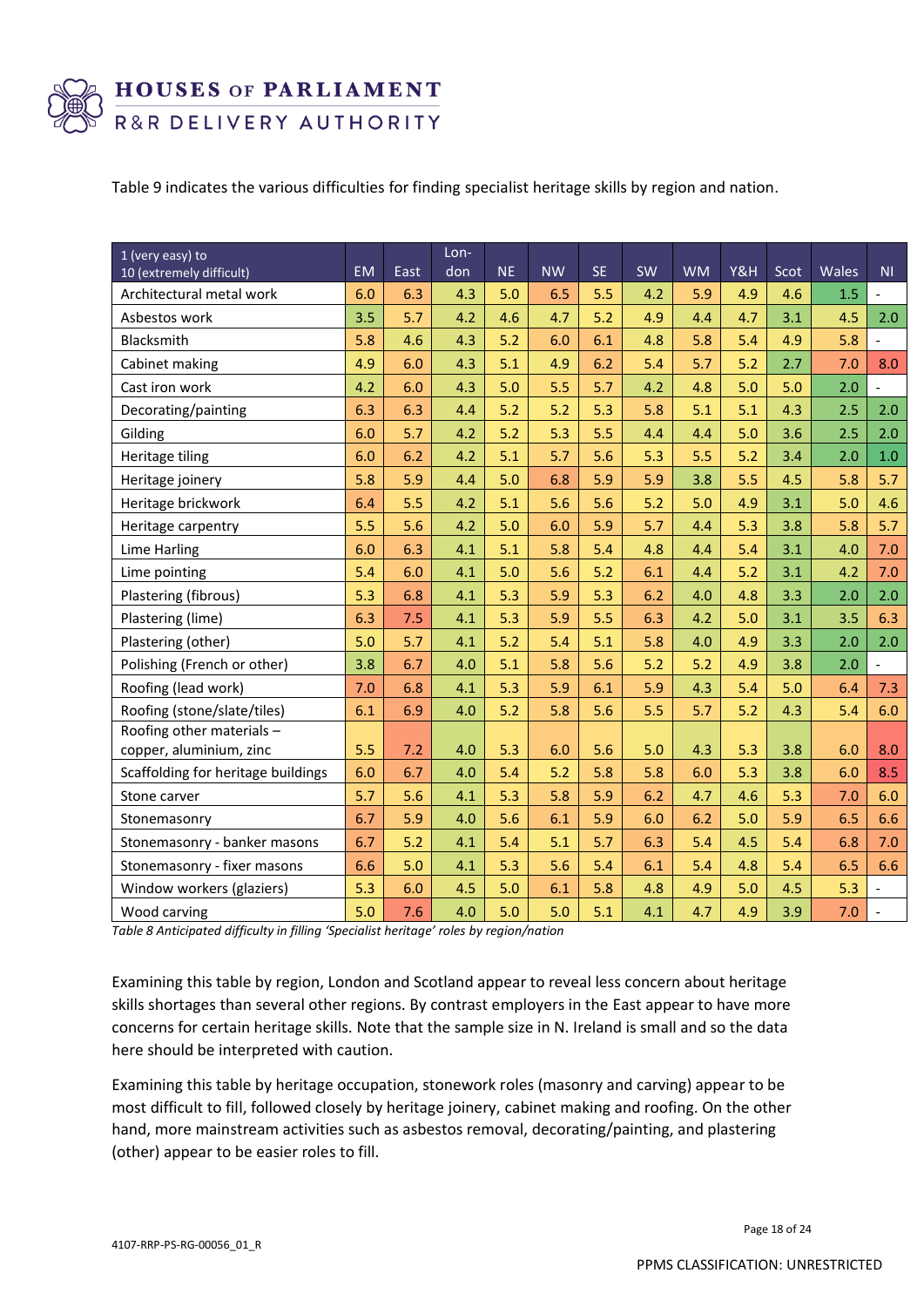

In terms of sourcing people with heritage skills, if heritage companies need to source additional skills:

- only 1% will look outside the UK (compared with 21% that will always source from within the UK),
- 30% will rely on their own heritage staff, and
- 47% almost half will simply rely on their own generic staff with no specific heritage training/qualifications.

When asked, in the follow-up contractor interviews, about specific skills gaps within their businesses, responses to this question were very much split. Around 30% of interviewed contractors said that they had no instances where outside help was required to plug company based skill gaps; they claimed that they *"have got everything covered"* and they *"are the experts in [the] heritage sector [so they] do all the training.".*

However, a quarter of interviewed contractors note that they have needed to bring in other people. They claim that skilled people in the following areas were required from external sources outside the company:

- wood carvers (particularly detailed work),
- stone masons,
- joiners,
- specialist roofers,
- heritage brick layers and plasterers (including lime rendering), and
- gilders.

In fact, there was a lot of cross over with those who claimed the skills were specialist and those who believed the skills were disappearing, with a common consensus being that the inherently specialist nature of the specific field was partly the cause for the disappearance. One respondent who works in cabinet making, and on occasions requires specialists trained in ornate wood carving and upholstery, stated that:

*My upholsterer retired last year, and I haven't been able to find one since. They retire and they've not retrained anyone…youngsters aren't interested.*

Cabinet maker (North East)

Three other respondents agree with the notion that younger generations are either not interested in completing training in the specialist work, or the training itself is not of high enough standards, with each of them claiming:

*[Specialist skills are] massively disappearing, [there is] low interest in training for the specialist carving.*

Stonemason (Northern Ireland)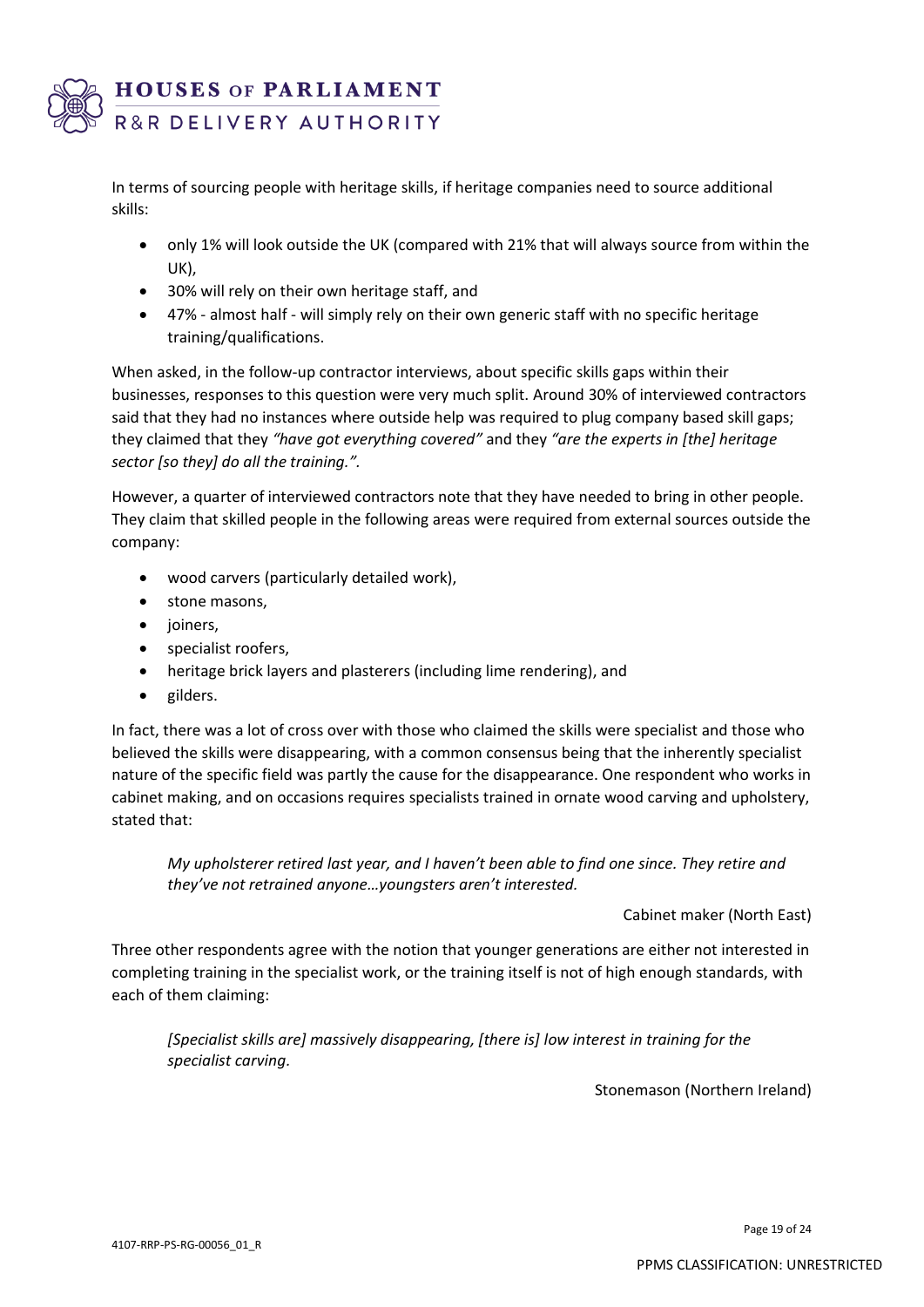

*The skill [stone masonry] isn't really taught properly – it requires roughly 7-8 years of training to do it right and most people do a basic 1-2 year training course and that's it, they don't have the right skills.*

Restoration company (Wales)

*The skills were very specific but it's also because there is a lack of students doing practical, hands on work.*

Conservation company (Wales)

However interviewed contractors were also asked about skills gaps in the sector more generally. Of the 39 contractors participating in depth interviews, around half (18) suggest that certain heritage skills/trades may be considered highly specialist and are difficult to find or are disappearing in the field. Of these, examples include:

- heritage glasswork,
- lime plastering/work,
- wood carving and carpentry,
- stone masonry and general repair,
- French polishing,
- gilders,
- traditional blacksmithing, and
- basic traditional skills.

Several suggestions were made as to the reasoning behind this decline in skills. Five respondents felt that people, in particular students, were not interested or trained enough within the fields of work, with two stating:

*It goes for whole heritage sector; young people don't know much about this sector and they're not interested.*

Heritage joinery (East Midlands)

*For the last 20 years or so there haven't been apprentices. Everyone is using computers now and going into jobs like that.*

Cabinet maker (North East)

Four respondents believed that there was a definite "*lack of demand*" for certain skills (leaf work, lime plastering and stone masonry are specifically mentioned) due to the fact the cost for such skills (including cost of materials needed) is high. With skills such as French polishing being seen as too expensive and time consuming, one respondent remarked that people may attempt to go for cheaper, faster, lower quality restoration solutions, and another suggested that people may even neglect to restore items completely based on cost; *"it [leaf work] is expensive, so most restoring and repair work like that gets left and goes into disrepair."*

Two respondents mentioned that, in particular, wood and stone carving are at risk due to the implementation of modern machines that can do the same job at a lower quality but faster;

Page 20 of 24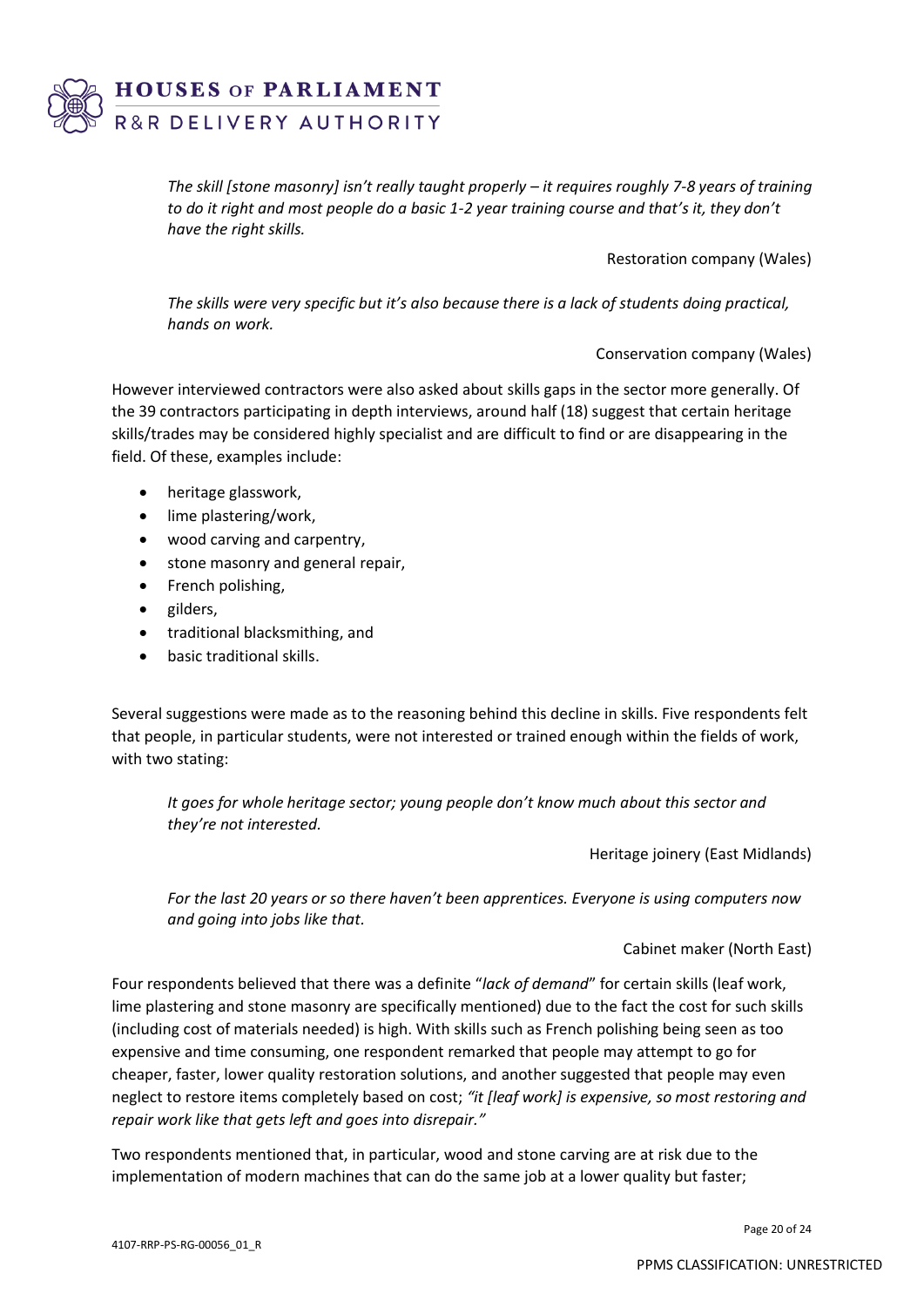

*It's seen as better than by hand as it takes less time and costs less, but I don't think it looks the same.*

Stonemasonry – fixer mason (Northern Ireland)

#### $4.4$ Heritage-specific occupations mismatch

A mismatch analysis was carried out which shows for the following occupations there is a demand on the programme which could account for a significant proportion of all the relevant workforce currently available in the UK:

- Heritage windows
- Plastering
- Heritage joinery and carpentry

Given the early stage of the R&R Programme, further labour forecasting will be required in future to support a more accurate picture of the likely skills mismatches. To support this activity we have estimated the UK annual turnover of the work undertaken in each heritage activity, as shown in Table 9. Whilst this does not provide an indication of the mismatch *per se* it would allow for comparison against the levels of forecast spend on the Programme (once known) to understand the likely impact on the wider market. There are no firm thresholds over which a spend in a particular activity would become a tipping point. We would suggest that a rank order of potential impact is obtained once the spend in each activity is known to understand those activities where the Programme will have the biggest impact.

| Heritage activity                                   | Estimated approximate annual UK-wide turnover<br>$(fm - 2020)$ prices) |
|-----------------------------------------------------|------------------------------------------------------------------------|
| Architectural metal work, blacksmith, and cast iron |                                                                        |
| work                                                | 350                                                                    |
| Asbestos work                                       | 1,350                                                                  |
| Cabinet making                                      | 90                                                                     |
| Decorating/painting                                 | 40                                                                     |
| French polishing                                    | 40                                                                     |
| Furniture restoration                               | 20                                                                     |
| Gilding                                             | 60                                                                     |
| Heritage brickwork                                  | 150                                                                    |
| Heritage joinery                                    | 20                                                                     |
| Heritage carpentry                                  | 40                                                                     |
| Wood carving                                        | 10                                                                     |
| Heritage tiling                                     | $<$ 10                                                                 |
| Heritage glazing                                    | 40                                                                     |
| Plastering (fibrous)                                | 10                                                                     |
| Plastering (lime)                                   | 10                                                                     |
| Roofing (stones/slate/tiles)                        | 1,090                                                                  |
| Scaffolding for heritage buildings                  | 30                                                                     |
| Stone carver                                        | 110                                                                    |
| Stonemasonry - general                              | 250                                                                    |
| Stonemasonry - banker masons                        | 20                                                                     |
| Table 9 Estimated turnover UK-wide                  |                                                                        |

Page 21 of 24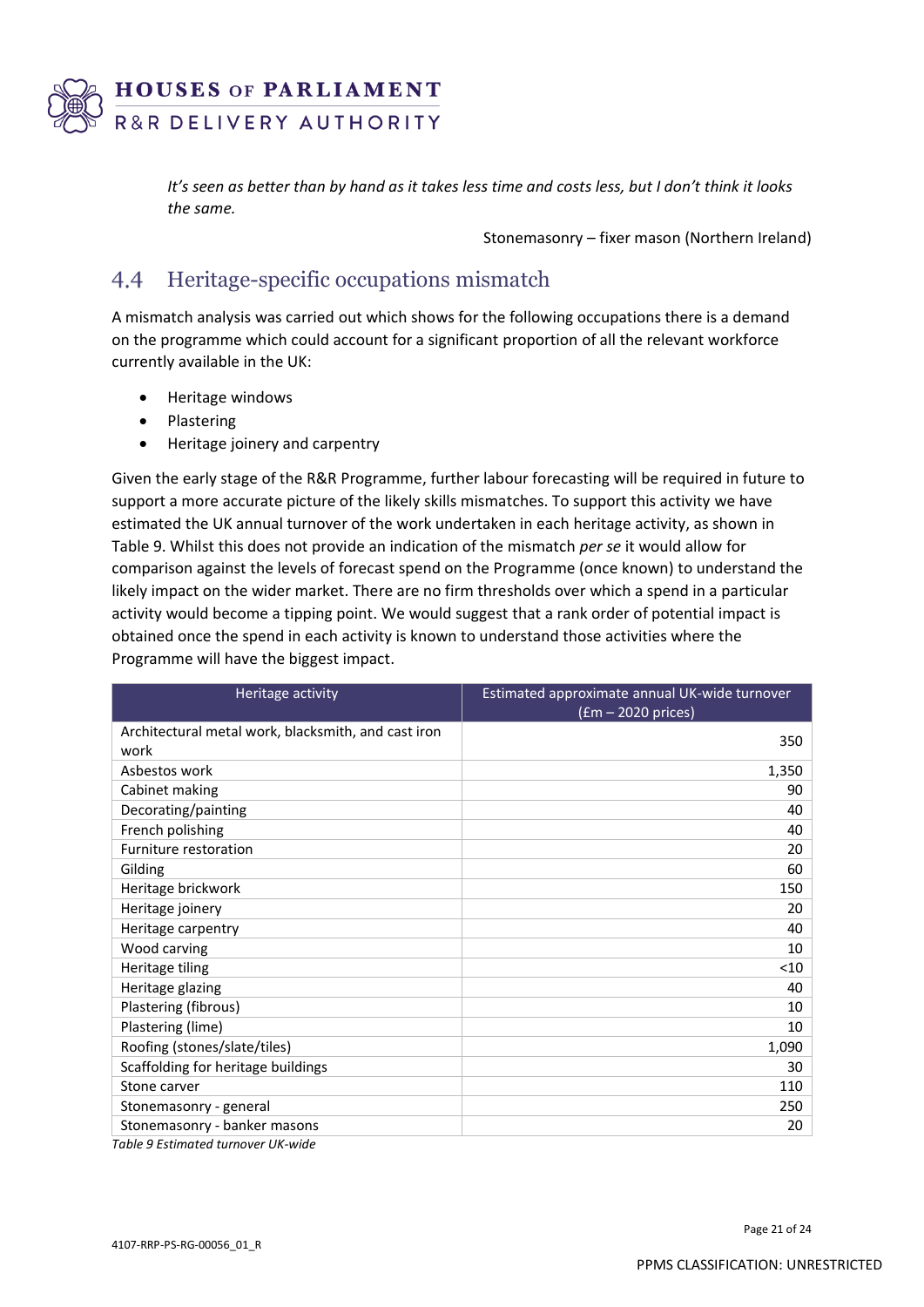

#### $4.5$ Apprentices

When surveyed heritage companies were asked about hiring (mainstream construction) apprentices, the following themes emerged from the research.

- Only a small proportion of heritage companies said they would recruit such apprentices in the next 12 months (around 1.5% to 3%). The range for this small number of companies is between 0.5 and 1.5 apprentices.
- Only one trade (roofing) exceeded 3% in that case 7.5% of companies said they would be recruiting at least one apprentice roofer.
- The total number of apprentices said to be recruited in the next 12 months was 711 roughly half an apprentice for each surveyed company.
- In the following year, the total number of apprentices predicted to be recruited is 802, with window installers, scaffolders, roofers and glaziers being the most common.
- These figures are much higher than for the broader construction industry, where there are about 25,000 apprentice starts per year across approximately 1.2m companies.

When surveyed heritage companies were asked about heritage-specific apprentices in particular, the following was revealed.

| Top 6 heritage specialisms | <b>Number</b> |
|----------------------------|---------------|
| Stonemasonry (all)         | 51            |
| Lead roofing               | 25            |
| Plastering (all)           | 14            |
| Blacksmithing              | 13            |
| Slate/Stone roofing        | 11            |
| Cabinet making/Joinery     |               |

• The number of heritage apprenticeship starts is relatively low, at approximately 0.26 apprentices per firm. The most commonly mentioned specialisms are in the table below.

*Table 10 Number of heritage apprentices said to be hired in the next 12 months, by top specialisms*

• In the following 12 months, these heritage companies expect to recruit at approximately the same rate of 0.28 heritage apprentices per company.

When asked whether they would be interested in a shared apprenticeship scheme, a third of heritage employers comment that they would jump at the chance (31%) while a quarter (24%) would be wary but willing to consider the possibility. Nearly half of heritage firms (45%) say they would avoid shared apprenticeships. The reasons for this are explored in more detail in Research Digest P3. 30

However, if a quarter of those companies no interested in such a scheme (150) could be convinced to take on one shared apprentice between two companies (75 new apprentices) it would increase total heritage apprenticeships next year by 30%.

 $30$  Research Digest – P3. Training and provision in construction and heritage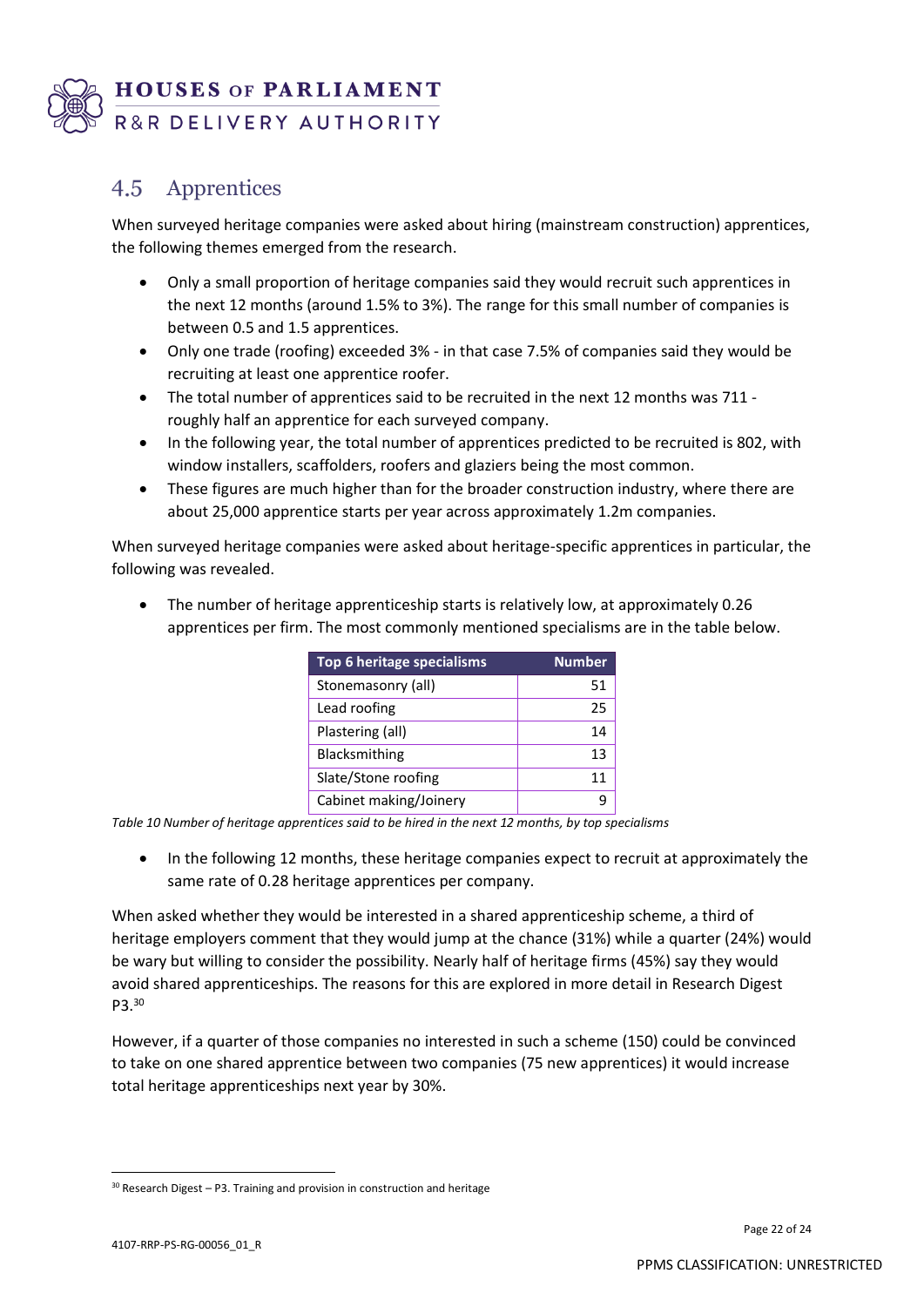

#### Involvement in R&R 4.6

When (all 6,000) surveyed contractors were asked if there was anything related to skills and training that they would need from the R&R Programme in order to be able to participate in it, over two thirds (69%) welcome the idea of training that would equip them to participate on R&R. Contractors specifically identify the following training and skillsets that would be useful for them to develop:

- courses in specific heritage fields,
- broader heritage (awareness) training,
- restoration work training,
- health and safety training,
- management training, and
- IT/digital skills

*We would need training on how best to approach to certain areas of our work when dealing with historical buildings.*

HVAC, West Midlands

*Site induction. We would need to know the area and limitation of work. Someone would need to put in place a site process training manual in order that all companies working on the restoration programme follow the same guidelines.*

Electrical, Yorkshire and the Humber

Earlier findings from Stage 1 of the Skills Assessment (depth interviews with stakeholder organisations) also revealed that:

- heritage contractors are often small firms, who may be less 'polished' administratively, and also less willing to move around UK – perhaps a strong justification for spreading work across the nations, and
- people with specific heritage skills will be in demand and they can pick and choose their work. Money is not always a motivation – our stakeholder interviews reveal that individual skilled craftspeople and conservators prefer to work in their own or local workshops and do not like to have to travel and reside elsewhere. They tend to prefer "interesting" and "challenging" work to run-of-the-mill jobs.

It is generally thought among heritage contractors that the R&R Programme offers a major chance to consolidate and map the heritage skills training sector – to offer a single point of access map of the sector and careers in it.

It was also proposed that the Programme is a chance to create nationally-valuable short awareness courses for construction workers, supervisors, and managers in such topics as heritage as well as digital, offsite, and new technology.